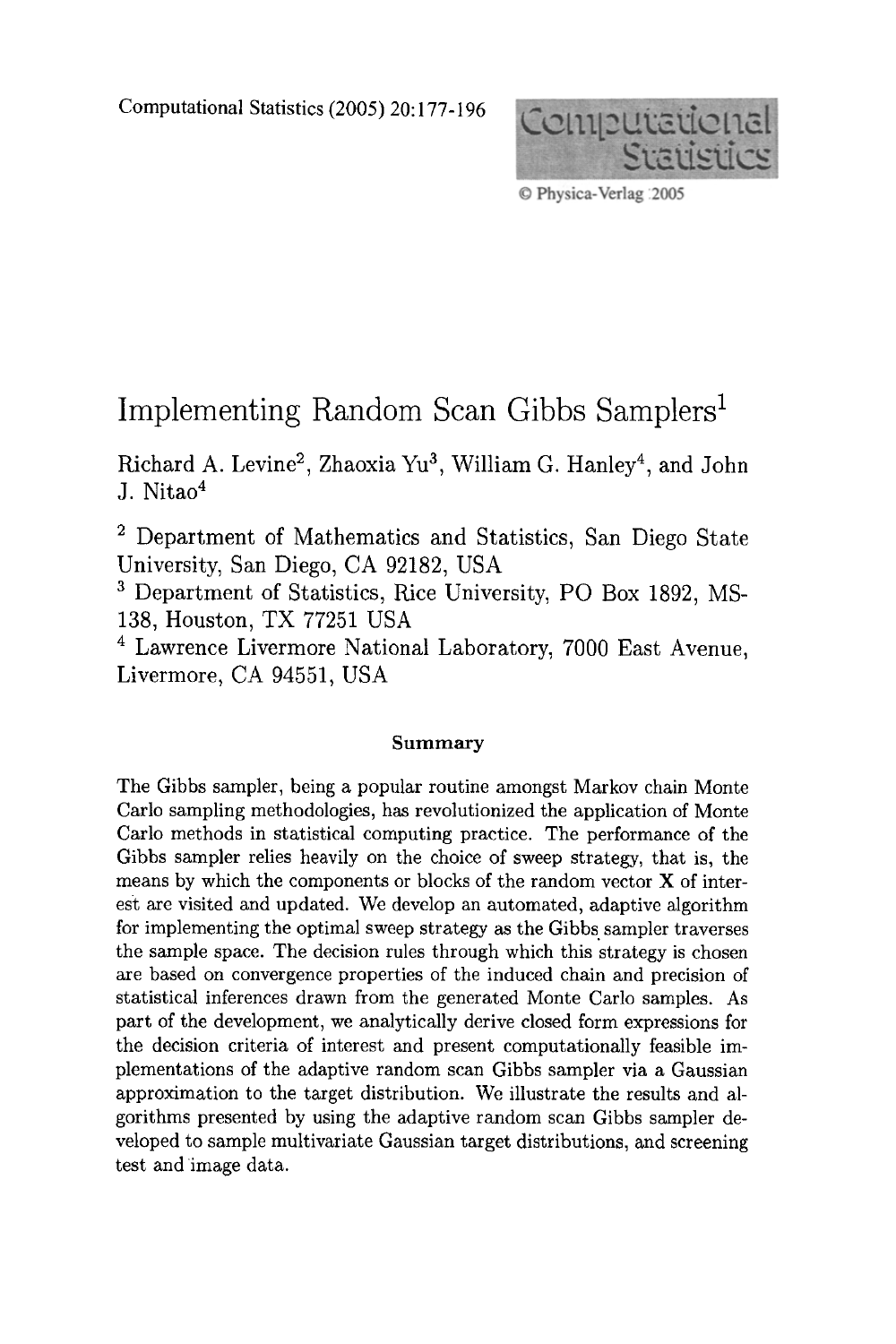Keywords: Markov chain Monte Carlo, Gaussian approximation, adaptive algorithms, optimal sweep strategies, convergence rate, asymptotic risk

## **1 Introduction**

Markov chain Monte Carlo methods (MCMC) have had an enormous impact on the development and application of statistical methodologies. The Gibbs sampler, as introduced to the statistics literature by Gelfand and Smith (1990), is one of the most popular implementations within this class of Monte Carlo methods. The Gibbs sampler provides the practitioner with samples of a multivariate random vector  $X = \{X(1),...,X(d)\}$ <sup>'</sup> distributed according to some distribution  $\pi(\mathbf{X})$ , difficult if not impossible to sample directly, by generating random variates from each of the full conditional distributions. In particular, the algorithm iteratively visits each component  $X_i$  (or block of components of  $X$ ) and updates that component (or block) with a sample from the distribution conditioned on the most recently simulated values of all the other coordinates (blocks) excluding  $X_i$  (or excluding the given block). Under general regularity conditions, in the limit over the number of iterations, the random variates approach samples from the distribution  $\pi(\mathbf{X})$ .

The original MCMC method introduced by Metropolis et al. (1953) as well as the groundbreaking Gibbs sampler work of Geman and Geman (1984) uses *a random sweep strategy* whereby the selection of coordinates or blocks of X to update at each iteration is made at random. Convergence properties of this MCMC implementation are dependent on the frequency at which the coordinates or blocks of X are visited (Levine and Casella, 2003; Liu et al., 1995). In this paper we develop automated routines for optimal implementations of the random scan strategy in the Gibbs sampler.

We approach the problem of optimal implementation of the random scan Gibbs sampler from two angles: convergence of the induced chain to the stationary distribution (convergence rate) and precision in inferences drawn from the Monte Carlo sample (variance). We develop these decision criteria in closed form, however implementation of these criteria for optimizing the random scan Gibbs sampler in general is hindered by computational complexity. We thus introduce an automated algorithm for choosing the optimal random sweep strategy through the application of Gaussian approximations to the chain of interest. This algorithm is distinguished by an adaptive rule whereby the visitation strategy is constructed as the chain progresses through the sample space. The result is a routine feasible in practice that does not require much more coding hardship nor computational expense than a random scan Gibbs sampler with predetermined visitation rule, though providing at least a near-optimal sweep strategy with respect to the criteria of interest.

<sup>&</sup>lt;sup>1</sup> Research by RL and ZY supported in part by a US National Science Foundation FRG grant 0139948 and a grant from Lawrence Livermore National Laboratory, Livermore, California, USA.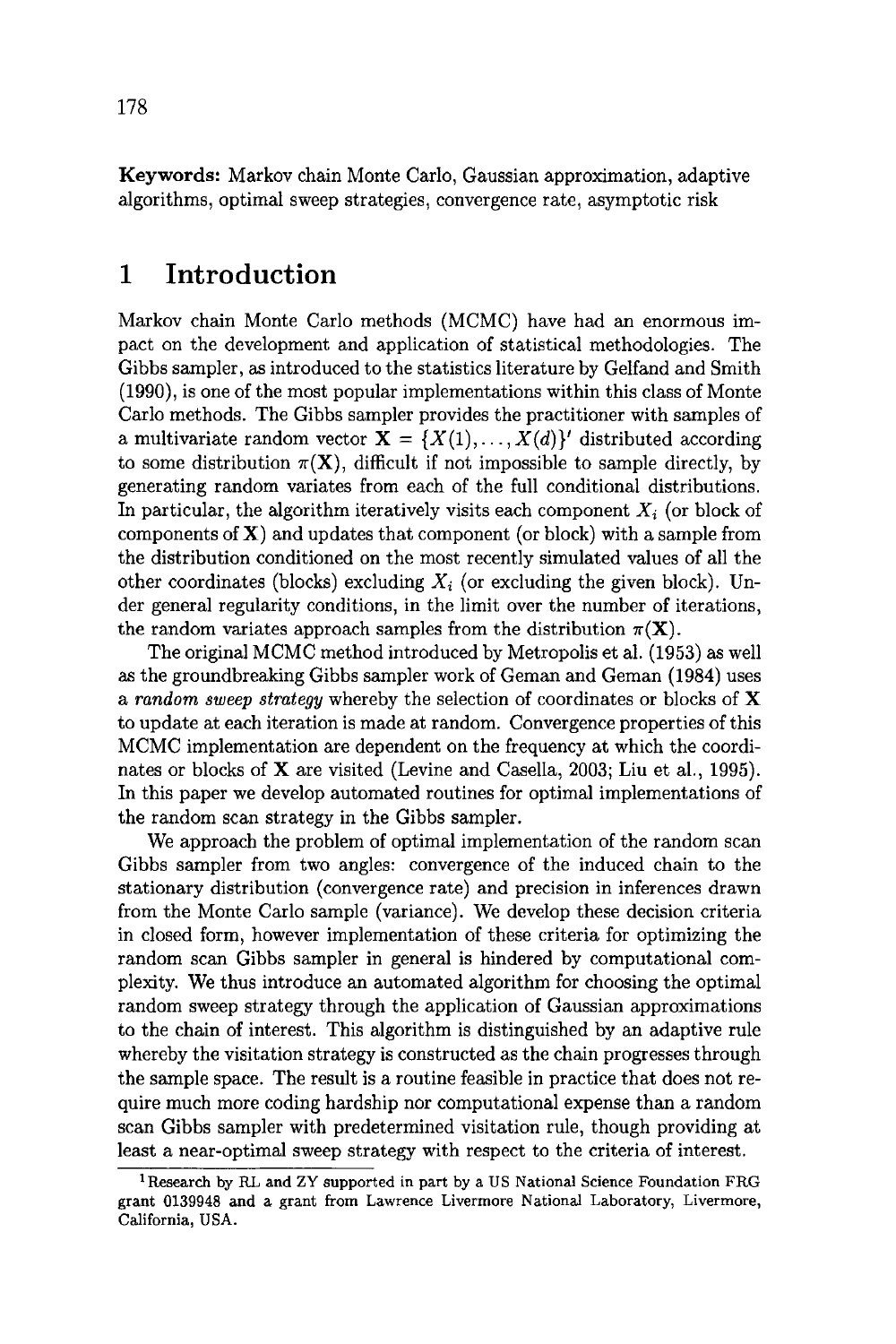Mira (2001) and Besag et al. (1995) observe that implementations of MCMC samplers that optimize convergence rate are different than those that optimize with respect to a variance decision criterion due to the role played by the eigenvalues of the transition kernels in each case. Our implementation strategies lead us to the same conclusions and, consequently, a recommendation of applying different random sweep strategies during the burn-in and post-processing phases of the Gibbs sampler. We discuss and illustrate this option as part of the automated random scan Gibbs sampler proposed.

The paper unfolds as follows. In Section 2, we formalize the random scan Gibbs sampler and develop the convergence rate and variance decision criteria with respect to which we propose to choose the optimal visitation strategy for the sampler. In Section 3, we present the decision criteria for the associated chain with approximate Gaussian target distribution. In Section 4, we present the pseudocode for various implementations of the adaptive random scan Gibbs sampler. In Section 5, we illustrate the algorithms developed when the target distribution is truly Gaussian, in a screening test problem, and in a Bayesian image analysis problem. In each case, we compare our optimal random scan Gibbs sampler to the typical implementation of the random scan Gibbs sampler, namely a sampler with equal probability of visiting a given component or block of X. We also study the effect of decision criteria, be it convergence rate or variance, on the choice of visitation strategy.

## **2 Random scan Gibbs sampler**

Assume we wish to simulate  $X = \{X(1),...,X(d)\}$ , a continuous random d-vector with distribution  $\pi(X)$ . Further suppose all full conditional distributions  $\pi(X(i) | \mathbf{X}_{-i}), i = 1, ..., d$ , where  $\mathbf{X}_{-i} = \{X(j) : j \neq i\}$ , are *available* in the sense that a sample can readily be drawn from the distributions. The Gibbs sampler is an iterative scheme which constructs a Markov chain through these easy to simulate full conditionals with  $\pi(X)$  as the equilibrium distribution.

Formally, the Gibbs sampler updates components  $X(i)$  of **X** with a sample from the distribution  $\pi(X(i) | X_{-i})$  conditioned on the current states of the other components. The order in which the components are visited may vary. The most common sweep strategy is the random scan, where the visiting order is random. In the next subsections, we will briefly detail the random scan Gibbs sampler, the convergence theory for this sampler focusing on the convergence rate, the variance of estimators derived from the random variates generated by the sampler, and the adaptive random scan Gibbs sampler.

## **2.1 Random scan**

The random scan Gibbs sampler randomly chooses at each step the sequence in which states or the d components of **X** are visited. Let  $\{\alpha_1, \ldots, \alpha_d\}$  be the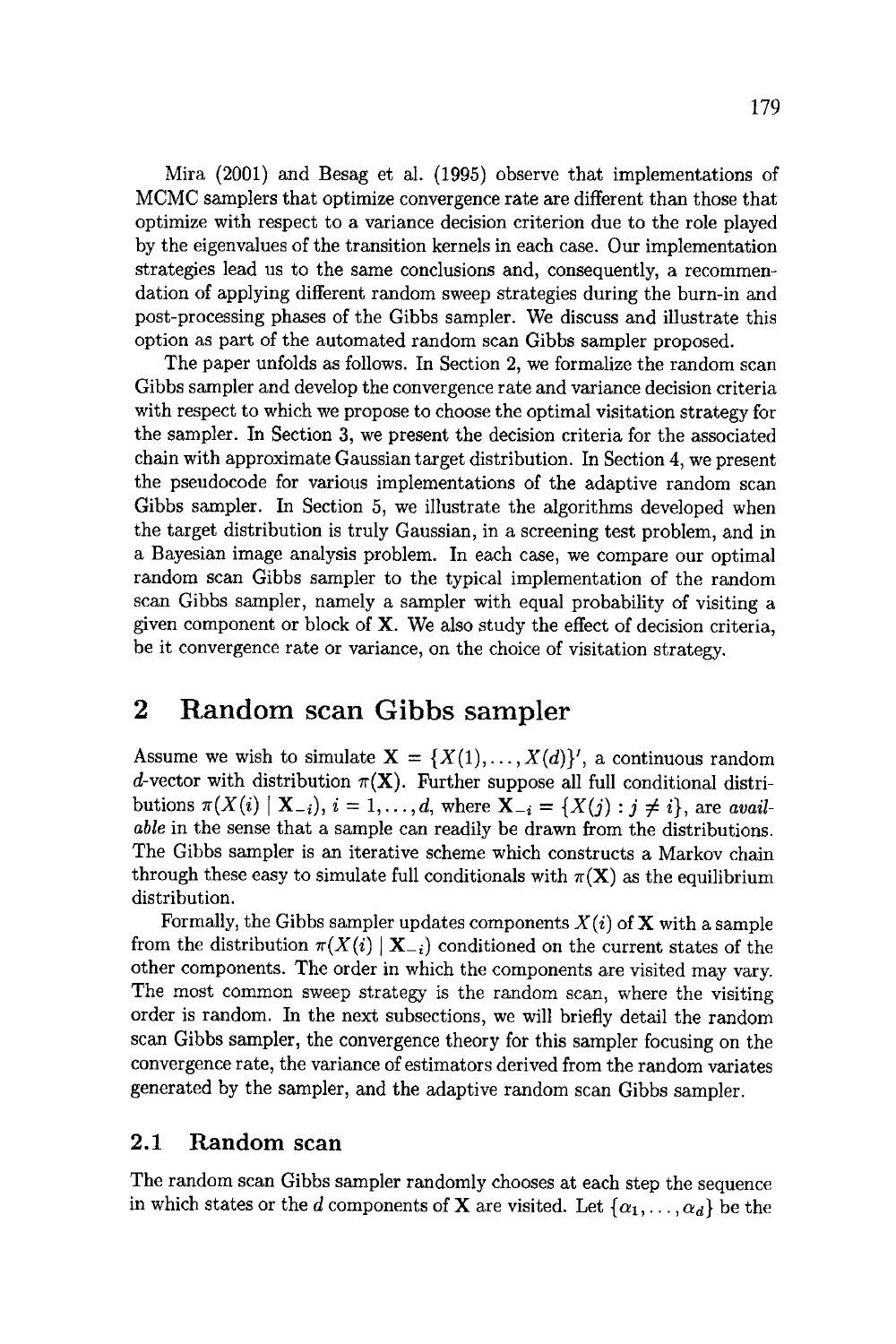set of selection probabilities of visiting a component. Assume  $0 < \alpha_i < 1$  for all  $i \in \{1, ..., d\}$  and  $\sum \alpha_i = 1$ . The random scan Gibbs sampling algorithm can be stated as follows.

#### Algorithm 2.1 Random scan

- 1. Select an initial point  $X^{(0)}$  and selection probabilities  $\alpha$ .
- 2. On the tth iteration
	- a. Randomly choose  $i \in \{1, ..., d\}$  with probability  $\alpha_i$ ;
	- b. Generate  $X^{(t)}(i) \sim \pi(X(i) | \mathbf{X}_{-i}^{(t-1)})$ .
- 3. Repeat step two until reaching equilibrium.

Note that on each iteration, j, a single component  $X(i)$  is updated so  $\mathbf{X}_{-i}^{(t)} =$  ${\bf X}_{-i}^{(t-1)}$ .

The chain  $\{X^{(i)}\}_{i=1}^n$  induced by the random scan Gibbs sampler is Markov with invariant distribution  $\pi$ . The transition function is a weighted sum of the full conditional probabilities  $P(Y | X) = \sum_{i=1}^{d} \alpha_i \pi(Y | X_i)$  since, as seen in step two of Algorithm 2.1, any component may be updated during a given iteration. The weights,  $\alpha_i$ , are the probabilities a component i is visited during an iteration. The forward operator is  $F_{RS} = E(\cdot | \mathbf{X}) =$  $E[E(\cdot | i, \mathbf{X}) | \mathbf{X}] = \sum_{i=1}^{a} \alpha_i E(\cdot | \mathbf{X}_{-i})$ . If  $A_i = E(\cdot | \mathbf{X}_{-i})$  represents the operation of mapping the current state  ${\bf X}$  to its expected value upon updating component i during a given iteration, then  $F_{RS}$  is a weighted sum of these operators.

#### 2.2 Convergence rate and maximal correlation

The Markov chain induced by the random scan Gibbs sampler visits every state infinitely often. Liu et al. (1995) show that under mild regularity conditions, the chain is reversible and ergodic with geometric convergence rate the spectral radius of the forward operator,  $||F_{RS}||$ .

These convergence issues are closely related to the  $\rho$ -mixing condition and the notion of maximal correlation in the Markov chain literature. A Markov chain  $\{X^{(i)}\}_{i=0}^n$  is  $\rho$ -mixing if  $\rho_n = \sup_{t,s \in L^2_n(\pi)} \text{corr}\{t(X^{(0)}), s(X^{(n)})\}$  converges to zero as n approaches infinity. Note that the  $\rho$ -mixing coefficient  $\rho_n$  is defined as the *maximal correlation* between the nth step of the chain,  ${\bf X}^{(n)}$ , and the initial state,  ${\bf X}^{(0)}$ , denoted  $\gamma({\bf X}^{(0)},{\bf X}^{(n)})$ . Therefore, elements further apart in a  $\rho$ -mixing chain have smaller maximal correlation with the value decreasing as a function of distance. See Bradley (1986) for more about  $\rho$ -mixing.

An interesting connection can be drawn between the random scan Gibbs sampler convergence rate and the  $\rho$ -mixing or maximal correlation term.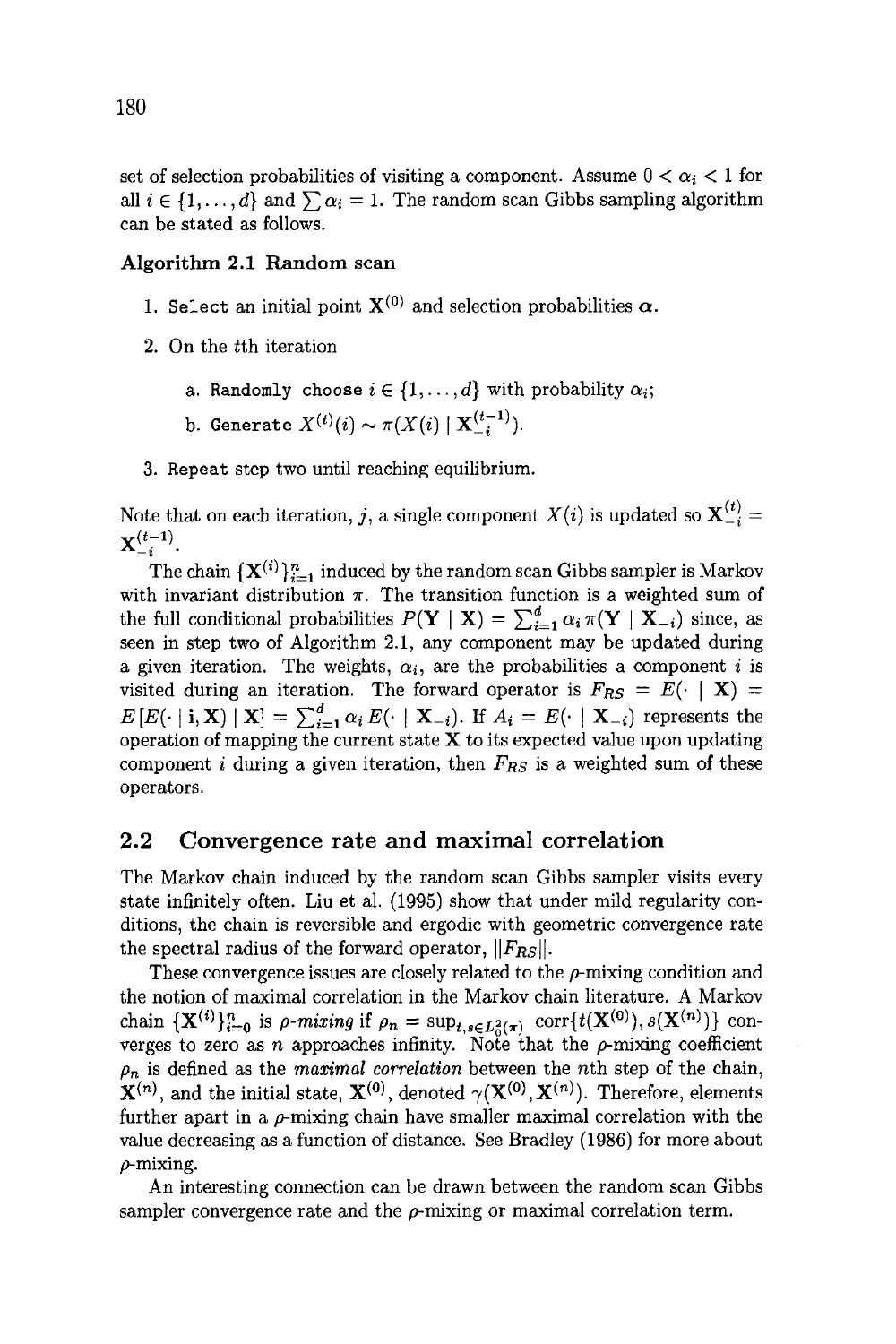**Theorem 2.1** *A Markov chain*  ${X^{(i)}}_{i=0}^n$  *induced by the random scan Gibbs* sampling strategy has convergence rate  $\lambda_{RS} = \rho_1 = \gamma(\mathbf{X}^{(0)}, \mathbf{X}^{(1)})$ . Further*more, for a positive integer k,*  $||F_{RS}||^{2\kappa} = \sup_{t \in L^2_{\epsilon}(\pi)} \text{cov}\{t(\mathbf{X}^{(0)}), t(\mathbf{X}^{(2\kappa)})\}$ .

The proof is a consequence of the definition of the operator norm and reversibility of the random scan Gibbs chain.

Theorem 2.1 provides expressions for the convergence rate for the random scan through the maximal correlation and  $k$ -lag covariances. We note too that the theorem may be stated in terms of functions on  $L^2(\pi)$  without restricting the mean to zero. The same consequences hold under this more general restriction.

#### 2.3 Asymptotic variance

An important characterization of the Gibbs sampler, in addition to the convergence rate, is the variance of estimators derived from the generated random variates. In particular, we will need the variance as a function of the selection probabilities  $\alpha$ . In this subsection, we will present the asymptotic variance of an estimator, as the number of samples generated approaches infinity.

Assume a random  $d \times 1$  vector **X** with distribution  $\pi(X)$  is generated by a random scan Gibbs sampler. The sampler generates a (Markov) chain  ${X^{(i)}}_{i=0}^n$  with stationary distribution  $\pi$ . Suppose interest lies in estimating  $\mu = E_{\pi} \{h(\mathbf{X})\}$  where  $h \in L^2(\pi)$ . The natural estimator for  $\mu$  is the sample mean  $\hat{\mu} = \sum_{t=1}^{t} h(\mathbf{X}^{(t)})/t$  based on the samples generated by the random scan Gibbs sampler. The asymptotic variance is then

$$
\lim_{t \to \infty} t \operatorname{VAR}_{\pi}(\hat{\mu}) = \operatorname{VAR}_{\pi} \{ h(\mathbf{X}) \} + 2 \lim_{t \to \infty} \sum_{i=1}^{t-1} \left( \frac{t-i}{t} \right) \operatorname{cov} \{ h(\mathbf{X}^{(0)}), h(\mathbf{X}^{(i)}) \}.
$$
\n(1)

Assume  $h \in L_0^2(\pi)$  from here onward. All the preceding definitions hold for this subspace of  $L^2(\pi)$ . The restriction of zero mean is the same as that assumed in earlier sections and is required for future results. Levine and Casella (2003) prove the following result for the asymptotic variance (1). Define  $\eta(h(\mathbf{X}),i_j) = E(\cdots E(E(h(\mathbf{X}) | \mathbf{X}_{-i_1}) | \mathbf{X}_{-i_2}) | \cdots | \mathbf{X}_{-i_j})$  and  $Q_t(\boldsymbol{\alpha}) = \text{cov} \left\{ h(\mathbf{X}^{(0)}), h(\mathbf{X}^{(t)}) \right\}$  where  $\{i_1, \ldots i_j\}$  is a set of integers  $i_q \in$  $\{1,\ldots,d\}; q = 1,\ldots,j.$  These t-lag covariances can be expressed as follows.

**Theorem 2.2 (Levine and Casella, 2003)** For the Markov chain  ${X^{(i)}}_{i=0}^n$ *induced by the random scan Gibbs sampler, the t-lag autocovariances with*   $r = t/2$  and  $s = (t + 1)/2$  *can be represented by* 

$$
Q_t(\boldsymbol{\alpha}) = \sum_{i_1,\ldots,i_r=1}^d (\alpha_{i_1} \cdots \alpha_{i_r})^2 \text{VAR}_{\pi} \{ \eta(\mathbf{h}(\mathbf{X}), i_r) \}
$$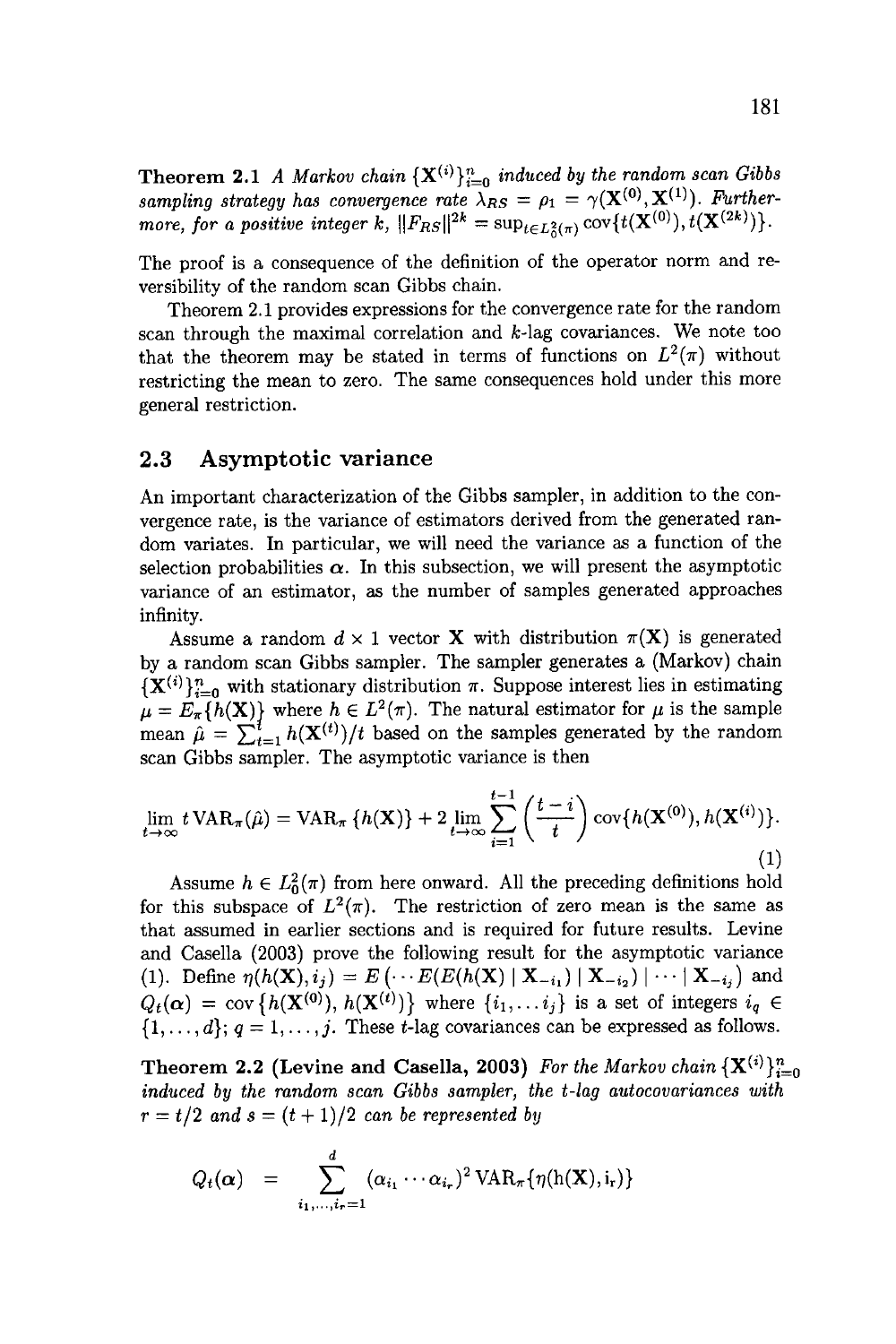+ 
$$
\sum_{i_1,\dots,i_r=1}^d \sum_{m_1,\dots,m_r=1;\ i_j\neq m_j,\forall j}^d \alpha_{i_1}\cdots\alpha_{i_r}\alpha_{m_1}\cdots\alpha_{m_r}
$$
  
× 
$$
cov{\eta(h(\mathbf{X}),i_r),\eta(h(\mathbf{X}),m_r)}
$$

*if t is even and* 

$$
Q_t(\boldsymbol{\alpha}) = \sum_{i_1,\ldots,i_s=1}^d (\alpha_{i_1} \cdots \alpha_{i_{s-1}})^2 \alpha_{i_s} \text{VAR}_{\pi} \{ \eta(h(\mathbf{X}), i_s) \}
$$
  
+ 
$$
\sum_{i_s=1}^d \alpha_{i_s} \sum_{i_1,\ldots,i_{s-1}=1}^d \sum_{m_1,\ldots,m_{s-1}=1; i_j \neq m_j, \forall j} \alpha_{i_1} \cdots \alpha_{i_{s-1}} \alpha_{m_1} \cdots \alpha_{m_{s-1}}
$$
  
×  $\text{cov} \{ \eta(h(\mathbf{X}), i_s), \eta(h(\mathbf{X}), m_s) \}$ 

*if t is odd.* 

## 2.4 Adaptive random scan Gibbs sampler

The random scan Gibbs sampler is heavily dependent on the choice of the selection probabilities  $\alpha$ . As seen in previous subsections, the convergence rate of the induced Markov chain and variances of estimators based on random variates from this chain depend on  $\alpha$ . How may we construct a general, automated routine to choose the optimal random scan Gibbs sampler in terms of the selection probabilities and the decision criterion, be it convergence rate, precision, or some other measure, over which we select these probabilities? Levine and Casella (2003) make some headway in answering this question through their adaptive random scan Gibbs sampler. For generality of the approach, let  $R(\alpha, h)$  denote the criteria over which we will optimize to find the selection probabilities where the letter  $R$  signifies "risk function" from a decision theoretic perspective. The adaptive random scan Gibbs sampler may be written as follows.

#### Algorithm 2.2 Adaptive random scan Gibbs sampler

- 1. Select an initial point  $X^{(0)}$  and selection probabilities  $\alpha^{(0)}$ .
- 2. On the tth iteration
	- a. Randomly choose  $i \in \{1, ..., d\}$  with probability  $\alpha_i^{(t-1)}$ .
	- b. Choose  $\alpha^{(t)}$  to minimize  $R^{(t)}(\alpha, h|\mathbf{X}^{(0)}, \dots, \mathbf{X}^{(t-1)}).$
	- c. Generate  $X^{(t)}(i) \sim \pi(X_i|\mathbf{X}_{-i}^{(t-1)})$  and set  $\mathbf{X}_{-i}^{(t)} = \mathbf{X}_{-i}^{(t-1)}$ .
- 3. Repeat step two until reaching equilibrium.

182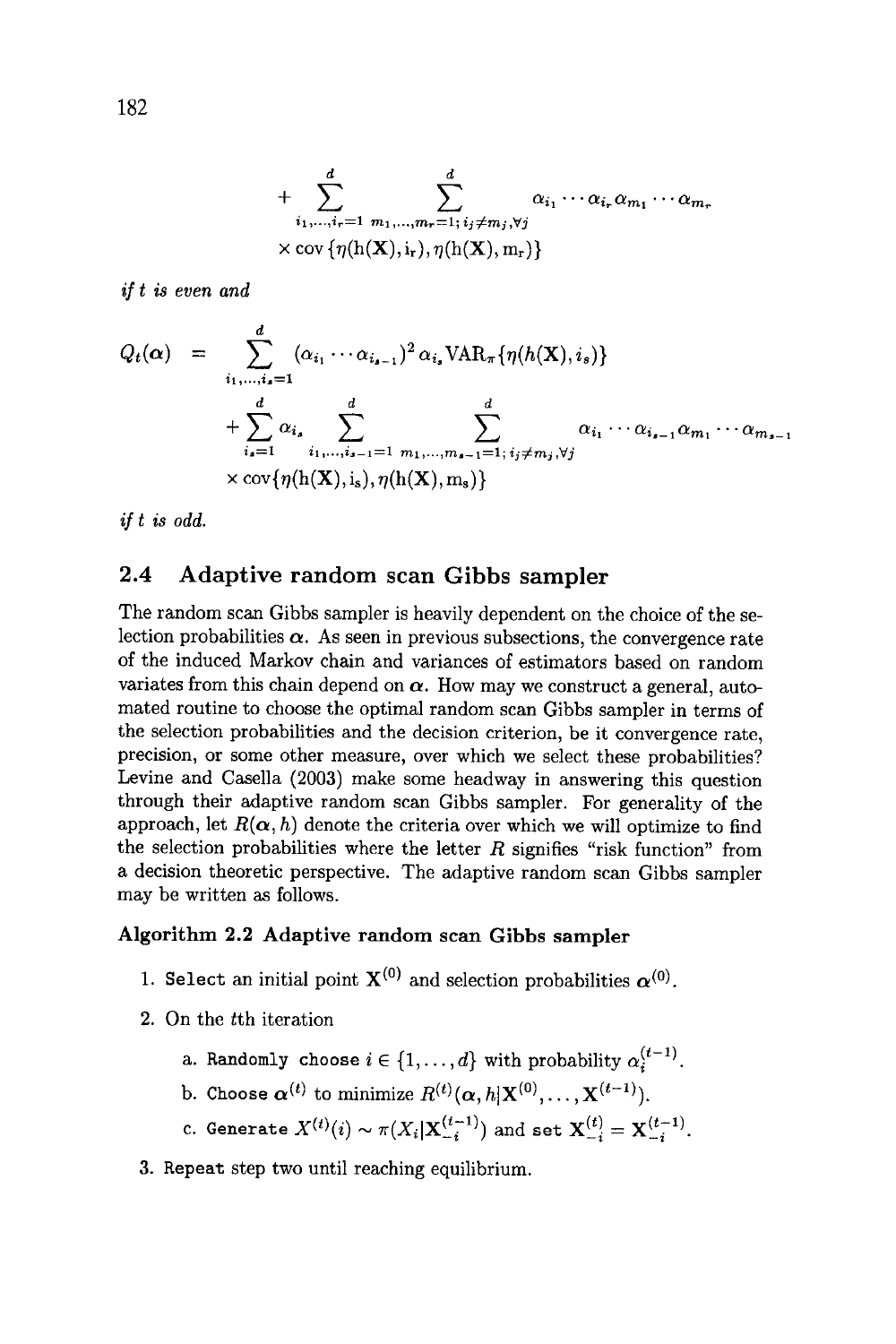In words, the adaptive random scan Gibbs sampler in Algorithm 2.2 estimates the risk function  $R(\alpha, h)$  and chooses  $\alpha$  each iteration using previous Gibbs samples generated. In this sense, the random scan learns from and adapts to the random variates as the Markov chain traverses the sample space.

We propose to study two alternative objective functions or optimization criteria  $R(\alpha, h)$  when implementing adaptive random scan Gibbs samplers: convergence rate and asymptotic variance. The convergence rate and asymptotic variance describe speed of convergence to the stationary distribution and precision of estimates from the Monte Carlo samples respectively. Mira (2001) and Besag et al. (1995) argue that the convergence rate is of importance for determining an appropriate burn-in of the chain. Variance considerations are relevant for posterior inferences following the burn-in period. Thus we may use both of these criteria during different parts, pre and post burn-in, of our Gibbs sampling, for choosing  $\alpha$ .

## **3 Gaussian target distribution**

In this section, we will characterize the convergence rate and asymptotic variance of Sections 2.2 and 2.3 in the case of Gaussian target distributions. The motivation is that in many situations, the Gibbs sampler of interest may be well approximated by a Gibbs chain with an appropriate Gaussian target distribution. We may thus study the convergence rate and asymptotic variance of the induced Markov chain of interest through the approximate chain with Gaussian stationary distribution. The first subsection discusses the Gaussian approximation theory. The remaining subsections derive the convergence rates and asymptotic variance for a random scan Gibbs sampler for a Gaussian target distribution.

## 3.1 Gaussian **approximation**

Normal approximations to posterior distributions has a long history dating back to the work of Laplace in the 18th and early 19th centuries (see Chapter 5.3 of Bernardo and Smith, 1994, for relevant historical references from the time of Laplace to the present). The literature focuses on regularity conditions under which such an approximation holds. We require conditions under which not only the posterior distribution of interest is approximately normal, but the properties of the Markov chain induced by our Gibbs sampler is well approximated by the convergence properties of the Markov chain Monte Carlo for sampling from the Gaussian approximation. We first introduce some notation in order to formally clarify this idea.

Assume interest lies in a d-dimensional parameter  $X$  characterizing a probability model  $p(Y|X)$  from which we observe the *n* data points  $Y_1, \ldots, Y_n$ . We consider the case of implementing a Gibbs sampler to generate random variates from the posterior distribution of interest  $p_n(\mathbf{X}|\mathbf{Y})$ . The Gibbs sam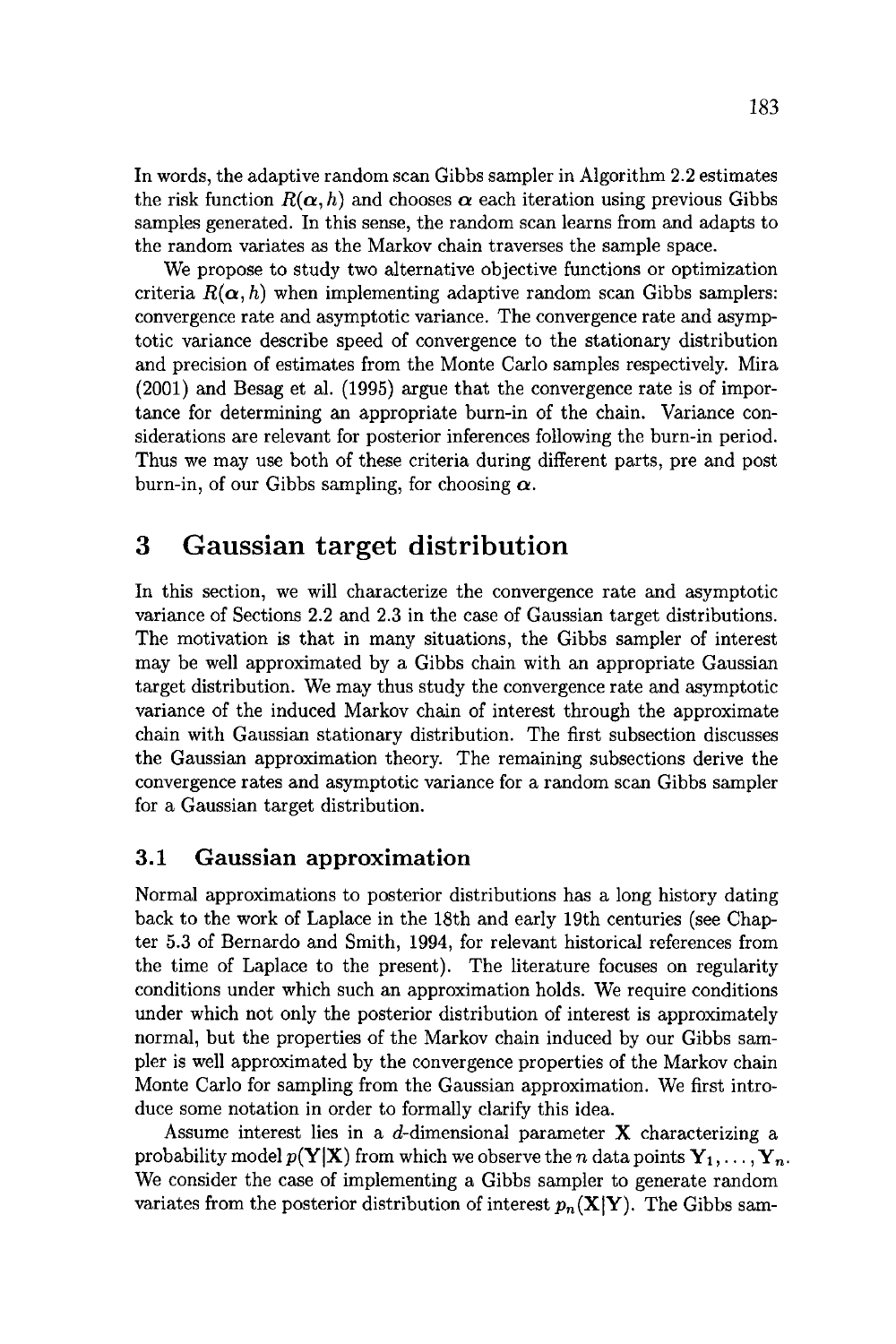pler induces a Markov chain with stationary distribution  $p(X|Y)$  by successively sampling the full conditional distributions  $p_n(X(i)|X_{-i}, Y)$ . We subscript the distributions with an  $n$  to signify the dependence on a data set of size n.

Roberts and Sahu (2001) provide the conditions under which we may apply a Gaussian approximation in our setting. In particular, under regularity conditions as presented in Bernardo and Smith (1994; page 289), if for all *i* the full conditional distributions  $p_n(X(i)|\mathbf{X}_{-i}, \mathbf{Y})$  converge pointwise and in  $L^1$  to normal distributions, then the posterior distribution  $p_n(\theta|\mathbf{x})$  is approximately normal. Furthermore, the convergence properties of the Gibbs sampler with stationary distribution  $p_n(\mathbf{X}|\mathbf{Y})$  may be approximated by the Gibbs sampler with the approximating normal distribution as the stationary distribution.

The regularity conditions of Bernardo and Smith (1994) and Roberts and Sahu (2001) place restrictions on the "steepness," "smoothness," and "concentration" of the posterior distribution. That is, in a neighborhood of the posterior mean, the function  $p_n(\mathbf{X}|\mathbf{Y})$  becomes highly peaked and behaves like a normal density. Outside this neighborhood, the probability mass must be negligible. We note too that many other regularity conditions exist for application of a asymptotic Gaussian distribution. See for example Yee et al. (2002) for references and alternative sufficient conditions.

#### 3.2 Gaussian case: Random scan Gibbs sampler

Let  $\pi(\mathbf{X})$  be a d-dimensional normal density  $N(\mathbf{0}, \Sigma)$  with dispersion  $\Sigma$  and, without loss of generality, mean 0. The conditional distributions required by the Gibbs samplers are easily shown (Amit and Grenander, 1991) to be

$$
X(i) | \mathbf{X}_{-i} \sim N(-\sum_{j \neq i} \frac{r_{ij}}{r_{ii}} X(j), \ 1/r_{ii})
$$
 (2)

where  $r_{ij}$  is the  $(i, j)$ th element of  $\mathbf{R} = \boldsymbol{\Sigma}^{-1}$ .

The Gibbs sampler discussed in Algorithm 2.1 updates each component of  $X$  by generating a random variate from the conditional distributions  $X(i) | X_{-i}, i = 1, ..., d.$  Let  $D_i = \text{diag}(0, ..., 0, 1/r_{ii}, 0, ..., 0),$  a  $d \times d$ diagonal matrix with all entries zero except for the ith diagonal element which is  $1/r_{ii}$ . The transition kernel and convergence of the random scan Gibbs Markov chain is described by the following theorem, a result easily proved using (2) and the theoretical construct of Liu et al. (1995). Denote the spectral radius of the transition operator F by  $\rho(F)$ .

**Theorem 3.1** *The Markov chains*  ${X^{(i)}}_{i=0}^n$  *induced by the random scan Gibbs sampler has normal transition distribution*  $P(X^{(k)} | X^{(k-1)})$  *with mean* 

$$
\mu_{RS} = \sum_{i_1, ..., i_d=1}^d \prod_{j=1}^d \alpha_{i_j} \ (I - D_{i_1}R) \cdots (I - D_{i_d}R) \ X^{(k-1)} \tag{3}
$$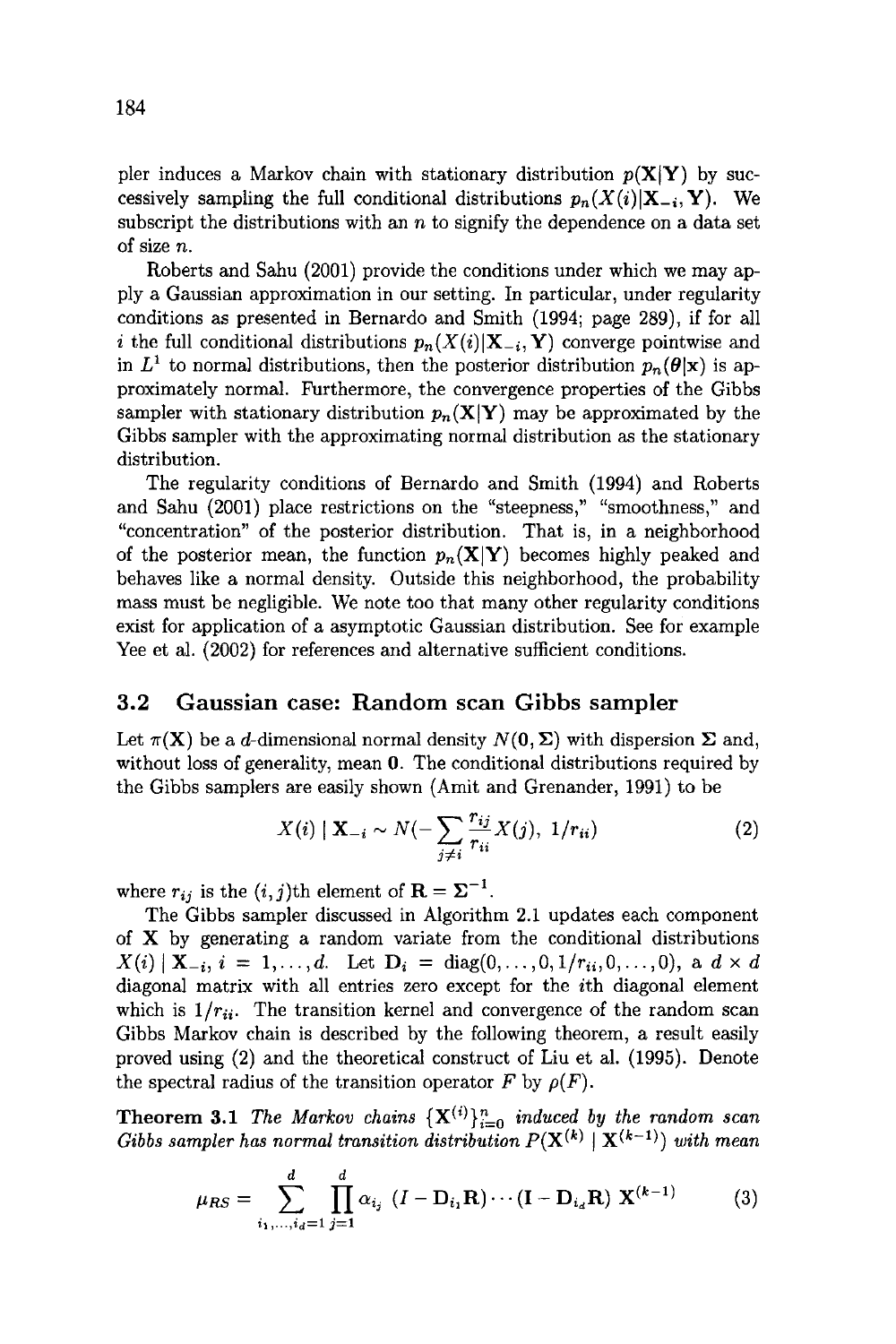and dispersion  $\Sigma - \mu_{RS} \Sigma \mu'_{RS}$ . Under these transition laws, the Markov *chain converges geometrically to the stationary distribution*  $N(0, \Sigma)$  at rate  $\rho(F_{RS})$  where  $F_{RS}$  corresponds to the transition operator for the random scan *scheme.* 

## 3.3 Gaussian case: Convergence rate via maximal correlation

Theorem 3.1 proves geometric convergence of the Markov chain induced by the random scan Gibbs sampler, but does not provide analytic expressions for the convergence rates. The mixing properties and maximal correlation discussed in Section 2.2 establish analytic representations for these rates.

The maximal correlation

$$
\gamma(\mathbf{X^{(0)}}, \mathbf{X^{(n)}}) = \sup_{t,s \in L^2_0(\pi)} \mathrm{corr}\{t(\mathbf{X^{(0)}}), s(\mathbf{X^{(n)}})\}
$$

is easily determined under normality for the random scan Gibbs sampler after noting the following. First, Sarmanov and Zaharov (1960) show that the supremum over  $t$  and  $s$  is attained by linear functions when the distribution of  $X^{(0)}$  and  $X^{(n)}$  is normal. Second, the covariance of two linear functions is concisely determined by the following lemma.

**Lemma 3.1** *If*  $t(X) = a'X$  *and*  $s(X) = b'X$  *for some*  $a, b \in \mathbb{R}^d$ *, then for a Markov chain*  ${ {\bf X}^{(i)} }_{i=0}^n$  *with transition operator*  $F$  *and stationary distribution*  $\pi = N(0, \Sigma)$ ,  $cov_{\pi} \{ t(\mathbf{X}^{(0)}), s(\mathbf{X}^{(n)}) \} = \mathbf{a}' \Sigma(F^n)^t \mathbf{b}$ .

*Proof:* Note that  $E_{\pi}\lbrace t(\mathbf{X}) \rbrace = E_{\pi}\lbrace a' \mathbf{X} \rbrace = 0$  and  $E_{\pi}\lbrace s(\mathbf{X}) \rbrace = E_{\pi}\lbrace b' \mathbf{X} \rbrace =$ 0. Hence  $cov_{\pi}\left\{t(\mathbf{X}^{(0)}), s(\mathbf{X}^{(n)})\right\} = E_{\pi}\left\{t(\mathbf{X}^{(0)}) \cdot s(\mathbf{X}^{(n)})\right\} = E_{\pi}\left\{t(\mathbf{X}^{(0)})\right\}$ .  $F^ns(\mathbf{X}^{(0)}) = E_\pi\{\mathbf{a}'\mathbf{X}^{(0)}\cdot(\mathbf{X}^{(0)})'(F^n)^{\prime}\mathbf{b}\} = \mathbf{a}'\mathbf{\Sigma}(F^n)^{\prime}\mathbf{b}$  where the second equality follows from the definitions of the operator  $F$  and the iterative expected value (see Liu et al., 1995).

The one-lag maximal correlation for the random scan Gibbs sampler, and thus the convergence rate, is as follows. Let  $\lambda(A)$  denote the largest eigenvalue of the matrix A.

**Theorem 3.2** The convergence rate for the random scan Gibbs sampler with *transition operator*  $F_{RS}$  is  $\lambda_{RS}^2 = \lambda (\Sigma^{-1/2}F_{RS}\Sigma F_{RS}^T\Sigma^{-1/2}).$ 

This result follows directly from a constrained maximization over the one-lag covariance term in Theorem 2.1 using Lemma 3.1. Note that the expression for  $\lambda_{RS}$  in Theorem 3.2 is independent of the iteration count. This fact is a consequence of reversibility of the Markov chain induced under the random sampling scheme.

Recall from Theorem 2.1, for linear functions  $t(X) = a'X$  where  $a \in \mathbb{R}^d$ ,  $\lambda_{RS}^2 = \sup_{\mathbf{a}' \Sigma \mathbf{a} = 1} \text{corr}(\mathbf{a}' \mathbf{X}^{(0)}, \mathbf{a}' \mathbf{X}^{(2)})$ , a quantity based on one coefficient **a**.

 $\Box$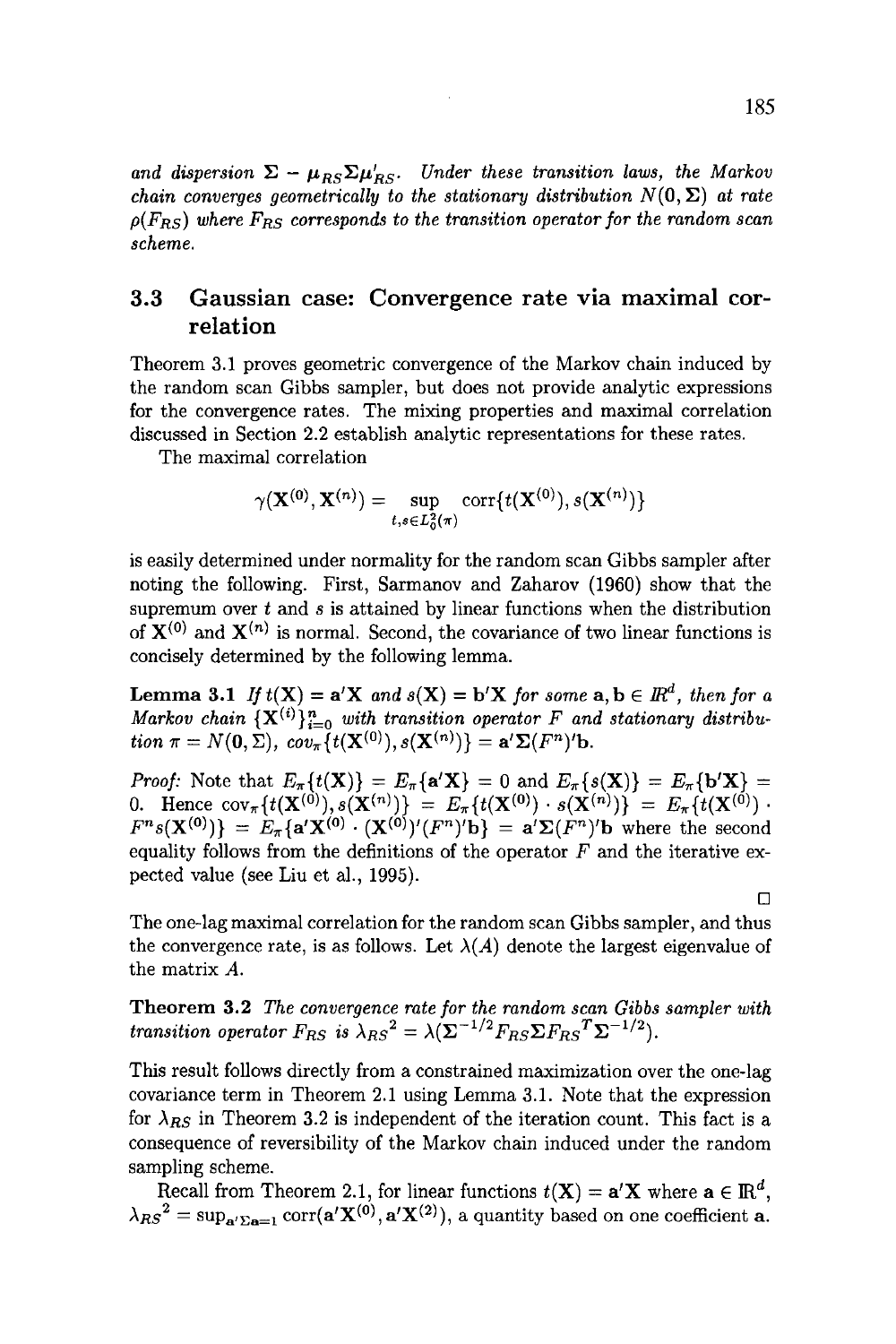This expression may provide an alternative specification for  $\lambda_{RS}$  than the one derived in Theorem 3.2 where the maximum covariance with respect to two coefficients a and b is utilized. However, the following theorem, proven analogously to Theorem 3.2, shows no additional information is attained from this formulation.

**Theorem 3.3** If  $\{X^{(i)}\}_{i=0}^n$  is a Markov chain induced by the random scan *Gibbs sampler with transition operator*  $F_{RS}$ *, then for some*  $\mathbf{a} \in \mathbb{R}^d$  $\sup_{\mathbf{a}'\Sigma \mathbf{a}=1} \text{corr}(\mathbf{a}'\mathbf{X}^{(0)}, \mathbf{a}'\mathbf{X}^{(2)})^2 = \lambda(\mathbf{\Sigma}^{-1/2}F_{RS}\mathbf{\Sigma}F_{RS}^T\mathbf{\Sigma}^{-1/2}).$ 

#### 3.4 Gaussian case: Convergence rate via spectral radii

The convergence rate expression obtained in Theorem 3.2 is still difficult to compute and study due to the reliance on the currently unspecified operator *Fns.* However, the maximal correlations are attained by linear functions corresponding to the eigenspace of the largest eigenvalue of the operator *Fns.* Therefore, computations utilizing these operators can be restricted to the space of linear functions. For example, the random scan operator updates  $\mathbf{X}^{(0)}$  to obtain a new state  $\mathbf{X}^{(1)}$ , say, through  $\mathbf{X}^{(1)} = F_{RS} t(\mathbf{X}^{(0)}) =$  $\mathbf{a}' \sum_{i_1,\dots,i_d=1}^d \prod_{i=1}^d \alpha_{i_i}$   $(\mathbf{I} - \mathbf{D}_{i_1} \mathbf{R}) \cdots (\mathbf{I} - \mathbf{D}_{i_d} \mathbf{R}) \mathbf{X}^{(0)} = \mathbf{a}' \mu_{RS} \mathbf{X}^{(0)}$ . Since the maximum eigenvalue of  $F_{RS}$  occurs in the space of linear functions, the convergence rate may then be written  $\lambda_{RS} = \rho(\sum_{i_1,\ldots,i_l=1}^d \prod_{i=1}^d \alpha_{i_l})$  (I –  $D_i, R) \cdots (I - D_{i,d}R)$ . See Amit and Grenander (1991) and Roberts and Sahu (1997) for more formal proofs of this convergence rate. This expression may be simplified through matrix manipulations. Amit (1996) and Roberts and Sahu (1997) find the convergence rate for the random scan under equal selection probabilities,  $\alpha_i = 1/d$  for all i, is

$$
\lambda_{RS} = \rho \{ (I - \frac{1}{d} \mathbf{S} \mathbf{Q})^d \}
$$
 (4)

where  $S = diag(1/r_{11}, \ldots, 1/r_{dd})$  and **I** is a  $d \times d$  identity matrix. This result may be generalized to random scans with arbitrary selection probabilities.

Theorem 3.4 *If*  $\Psi = diag(\alpha_1, ..., \alpha_d), \sum_{i=1}^d \alpha_i = 1$ , contains the selection *probabilities for the random scan Gibbs sampler, then* 

$$
\lambda_{RS} = \rho \{ (I - \Psi S \mathbf{R})^d \}.
$$
 (5)

*Proof:* The transition operator for the random scan for a single update is, according to (2),  $\sum_{i=1}^{d} \alpha_i$  (I-D<sub>i</sub>R) = I- $\sum_{i=1}^{d} \alpha_i \mathbf{D}_i \mathbf{R} = I - \Psi \sum_{i=1}^{d} \mathbf{D}_i \mathbf{R} =$  $I - \Psi$ SR. Since there are d updates each iteration, the transition operator for the random Gibbs scan restricted to linear functions is  $(I - \Psi SR)^d$ .  $\Box$ 

The expression for  $\lambda_{RS}$  in Theorem 3.4 may be more easily manipulated than the formulation in Theorem 3.2 as dependence on  $\alpha$  is isolated to the single diagonal matrix  $\Psi$ . Its application will be seen later.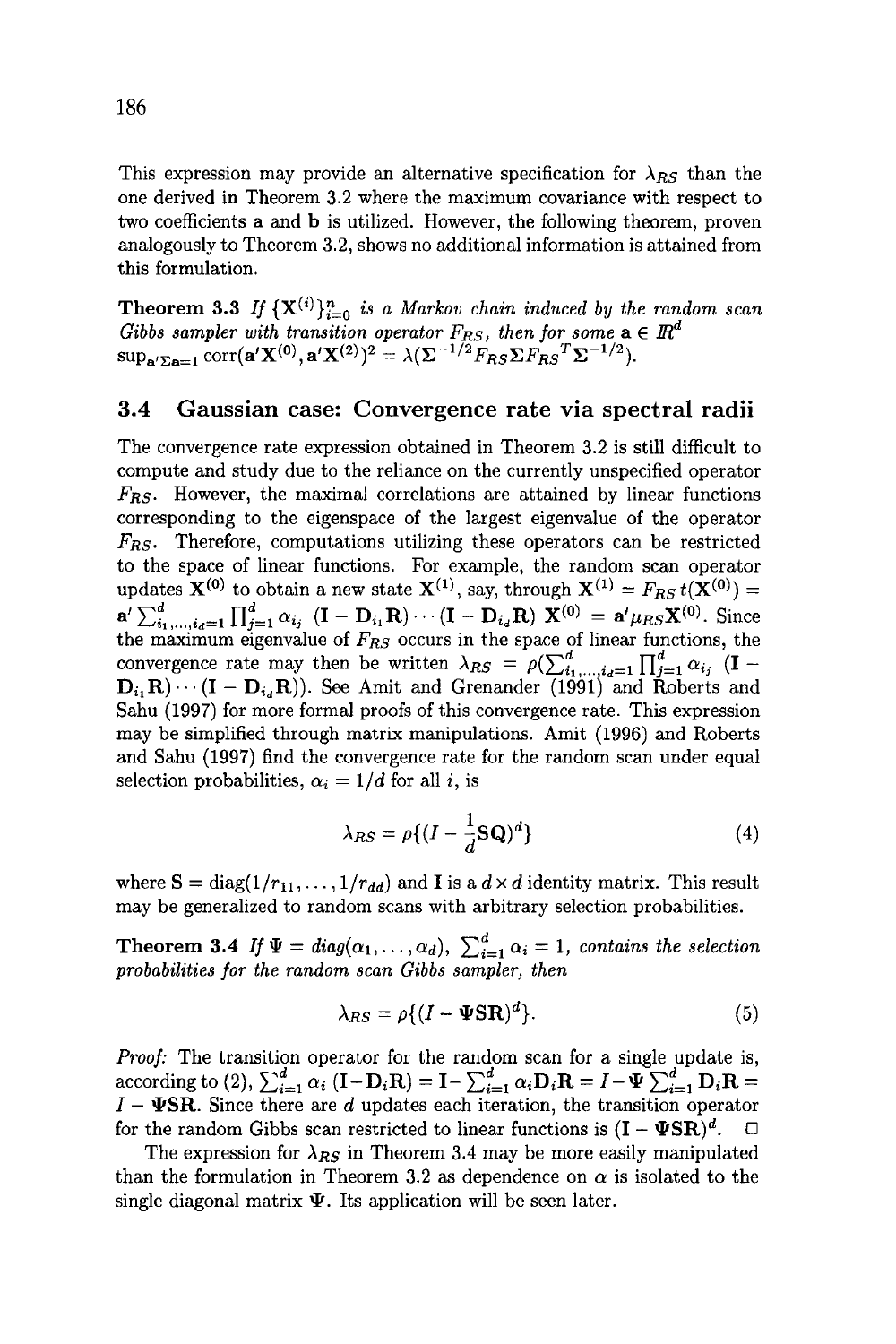#### 3.5 Gaussian case: Asymptotic variance

Consider a d-dimensional Gaussian random vector **X** with mean  $\mu$  and dispersion  $\Sigma$  with  $\mathbf{R} = \Sigma^{-1}$ . Let  $\mu_i$  denote the mean for the *i*th component. We denote the  $(i, j)$ th element of  $\Sigma$  and R by  $s_{ij}$  and  $r_{ij}$  respectively. Let  $A = I - diag(r_{11}^T, \dots, r_{dd}^T)R$  with  $(i, j)th$  element  $A_{ij}$ . Under this Gaussian distribution, we may derive the covariance lags  $Q_k(\alpha)$ . In this section, we will derive the first four covariance lags,  $k = 1, 2, 3, 4$ , under the assumption that interest lies in a linear function  $h(\mathbf{X}) = \mathbf{I}'\mathbf{X}$  with d-vector of coefficients 1. As we will discuss in Section 5, an order four expansion of  $Q(\alpha)$  reasonably balances the tradeoff of approximation accuracy and computational cost in calculating the asymptotic variances of Section 2.3. The choice of linear functions  $h(X)$  is made partially for simplicity and partially due to the optimality results of Kagan et al. (1973) for Gaussian distributions, which we will exploit in later sections.

The first four covariance lags follow directly from Theorem 2.2. Using the notation of Section 2.3, we have that

$$
Q_1(\alpha) = \sum_{i=1}^d \alpha_i \text{VAR}[\eta(\mathbf{h}(\mathbf{x}), \mathbf{i})]
$$
  
= 
$$
\sum_{i=1}^d \alpha_i \mathbf{l}' \{ \mathbf{I} - \mathbf{e}_i \mathbf{e}'_i (\mathbf{I} - \mathbf{A}) \} \mathbf{Z} \{ \mathbf{I} - \mathbf{e}_i \mathbf{e}'_i (\mathbf{I} - \mathbf{A}) \} \mathbf{l}
$$

where  $e_i = (0, \dots, 0, 1, 0, \dots, 0)'$  with the *i*th element equal to one. Additionally,

$$
Q_2(\alpha) = \text{VAR}_{r} \left\{ \sum_{i_1, i_2, \dots, i_r=1}^{d} \eta(h(X), i_r) \right\}
$$
  
= 
$$
\text{VAR} \left\{ \sum_{i}^{d} \alpha_i \eta(h(X), i) \right\}
$$
  
= 
$$
\{\alpha'11' - \alpha' diag(1)(I - A)\} \Sigma \{\alpha'11' - \alpha' diag(1)(I - A)\}'
$$

where 1 is a  $d$ -vector of ones.

The odd and even covariance lags are now easily computed by expanding out the first two covariance lags. In particular, we have that

$$
Q_3(\alpha) = \sum_{i_2=1}^d \text{VAR} \left\{ \sum_{i_1=1}^d \alpha_{i_1} \eta(h(x), i_2) \right\}
$$
  
= 
$$
\sum_{j=1}^d \alpha_j [l' \{ I + (\alpha_j e_j e'_j - diag(\alpha) - e_j e'_j)(I - A) \}]
$$
  

$$
\Sigma[l' \{ I + (\alpha_j e_j e'_j - diag(\alpha) - e_j e'_j)(I - A) \}]'
$$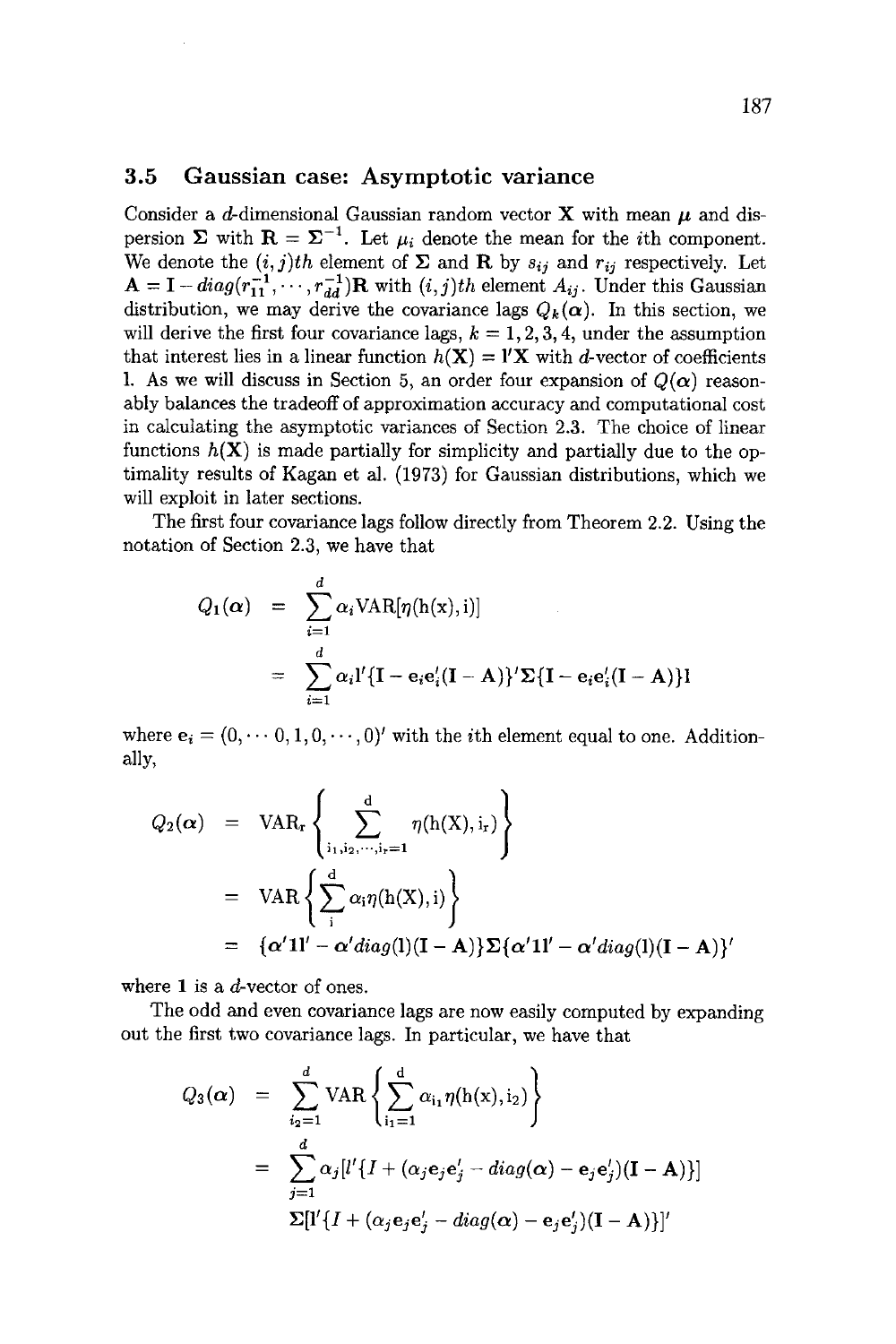$$
Q_4(\alpha) = \text{VAR} \left\{ \sum_{i_1=1}^d \sum_{i_2=1}^d \alpha_{i_1} \alpha_{i_2} \eta(h(x), i_2) \right\}
$$
  
= 
$$
[I'\{\mathbf{I} + diag(\alpha^2 - 2\alpha)(\mathbf{I} - \mathbf{A}) - diag(\alpha)\mathbf{A} diag(\alpha)(\mathbf{I} - \mathbf{A})\}] \Sigma
$$
  

$$
[I'\{\mathbf{I} + diag(\alpha^2 - 2\alpha)(\mathbf{I} - \mathbf{A}) - diag(\alpha)\mathbf{A} diag(\alpha)(\mathbf{I} - \mathbf{A})\}]'
$$

where  $\alpha^2$  represents the squaring of each element of  $\alpha$ .

In the following sections, we will approximate  $Q(\alpha) \approx \sum_{k=1}^{4} Q_k(\alpha)$  and use this function as a decision criterion to choose optimal selection probabilities in the adaptive scan.

# **4 Implementing the adaptive random scan Gibbs sampler**

Sections 3.4 and 3.5 show that under Gaussian target distributions, the convergence rate of the induced Markov chain is available in closed form and precision measures such as the asymptotic variance (1) are computationally feasible. If the Gibbs sampler of interest may be reasonably approximated by a Markov chain with a Ganssian stationary distribution, we may use these measures to, in some sense, optimally choose selection probabilities for implementing the random scan Gibbs sampler as well as study convergence properties of the induced Markov chain. In this section, we address implementation of the random scan Gibbs sampler through development of an adaptive random scan Gibbs sampler which chooses selection probabilities  $\alpha$ "on-the-fly." Such an algorithm automates the task of implementing the random scan Gibbs sampler and, as far as the asymptotic results of Section 3.1 takes us, will find the optimal random scan Gibbs sampler with respect to the decision criteria of choice.

The mean and dispersion of the approximating normal distribution are the mode and Hessian, evaluated at the mode, of the target distribution  $\pi(\mathbf{X})$ respectively. Of course, in practice, the posterior mode is typically not available to us, thus the need for MCMC estimation routines in the first place. The EM algorithm, which has been shown to have an intimate connection with the Gibbs sampler (Sahu and Roberts, 1999), presents quick methods for computing these quantities however. We thus propose the following strategy for finding the optimal random scan Gibbs sampler. In all subsequent algorithms, we will suppress dependence of conditional distributions on the observed data Y for clarity of presentation.

### Algorithm 4.1 Adaptive random scan Gibbs sampler using **Gaussian approximations**

1. Select an initial point  $\mathbf{X}^{(0)}$  and selection probabilities  $\alpha^{(0)}$ .

188

and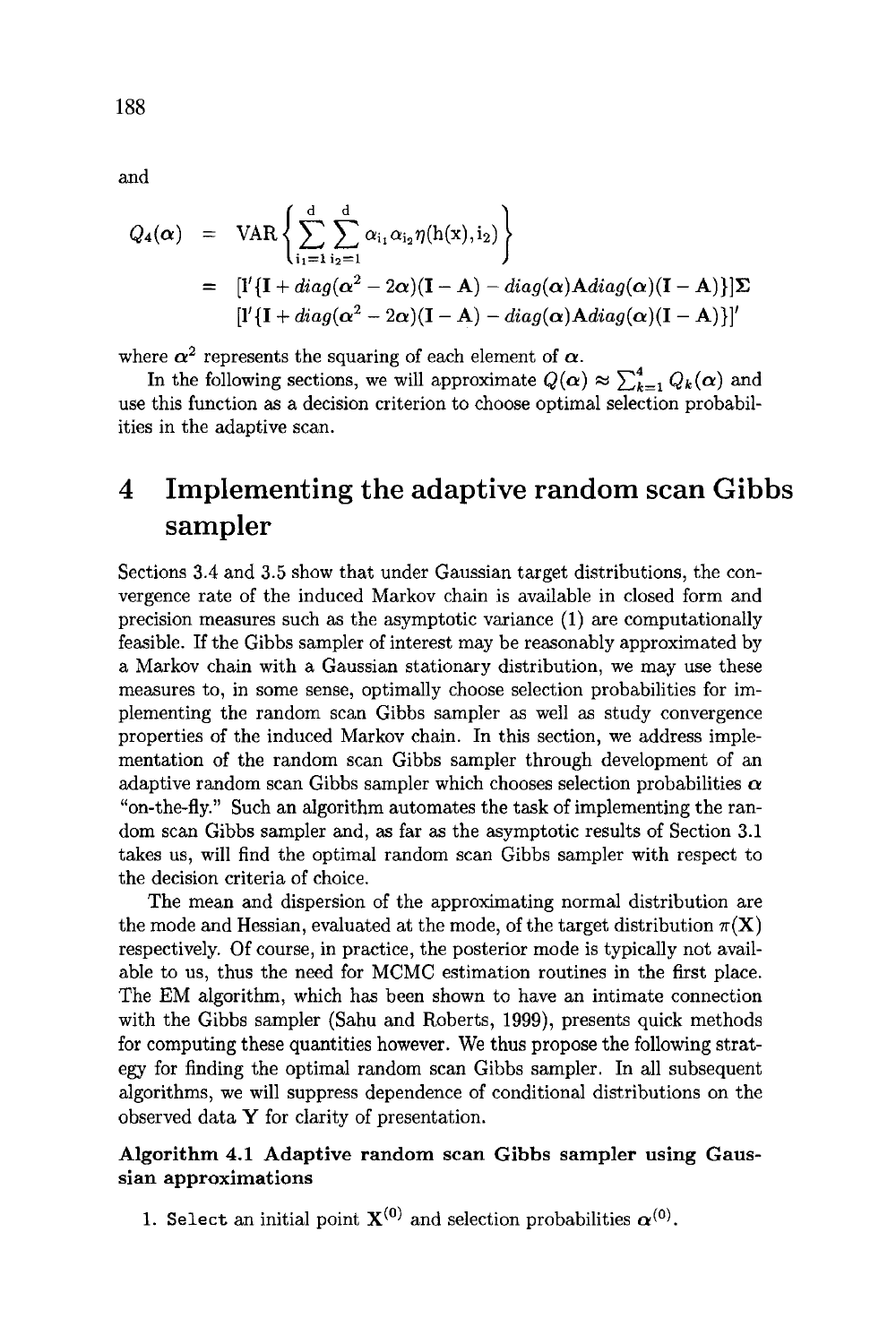- 2. On the tth iteration
	- a. Choose  $\alpha^{(t)}$  to minimize  $R^{(t)}(\alpha, h|\mathbf{X}^{(0)}, \dots, \mathbf{X}^{(t-1)}, N(\boldsymbol{\mu}^{(t)}, \boldsymbol{\Sigma}^{(t)})).$ b. Randomly choose  $i \in \{1,\ldots,d\}$  with probability  $\alpha_i^{(t)}$ .
	- c. Generate  $X^{(t)}(i) \sim \pi(X(i)|\mathbf{X}_{-i}^{(t-1)})$  and set  $\mathbf{X}_{-i}^{(t)} = \mathbf{X}_{-i}^{(t-1)}$ .
- 3. Repeat step two until reaching equilibrium.

The conditioning arguments in the risk function in step 2a implies that the risk function is constructed under the *approximating Gaussian* distribution whose parameters, the mean vector  $\mu^{(t)}$  and the dispersion  $\Sigma^{(t)}$ , are computed at the tth iteration using perhaps all random variates  ${ {\bf X}^{(j)} }_j$  generated to that point.

Two simple modifications of Algorithm 4.1 lead to practical implementations of the routine. For the first implementation, note that, following Roberts and Sahu (2001), we can estimate the asymptotic Gaussian distribution independent of the random variates generated by the Gibbs sampler. In such a scenario, we may modify the random scan Gibbs sampler as follows.

#### Algorithm 4.2 Adaptive random scan Gibbs sampler via Roberts **and Sahu (2001)**

- 1. Obtain the posterior mode,  $X^*$  using the EM algorithm.
- 2. Obtain the Hessian matrix  $H = -\partial^2 \log{\pi(\mathbf{X})}/\partial \mathbf{X} \cdot \partial \mathbf{X}|_{\mathbf{Y} = \mathbf{Y}^*}.$
- 3. Select an initial point  $X^{(0)}$  and selection probabilities  $\alpha^{(0)}$ .
- 4. On the tth iteration
	- a. Choose  $\alpha^{(t)}$  to minimize  $R^{(t)}(\alpha, h|\mathbf{X}^{(0)}, \dots, \mathbf{X}^{(t-1)}, N(\mathbf{X}^*, H^{-1})).$
	- b. Randomly choose  $i \in \{1, ..., d\}$  with probability  $\alpha_i^{(t)}$ .
	- c. Generate  $X^{(t)}(i) \sim \pi(X(i)|\mathbf{X}_{-i}^{(t-1)})$  and set  $\mathbf{X}_{-i}^{(t)} = \mathbf{X}_{-i}^{(t-1)}$ .
- 5. Repeat step two until reaching equilibrium.

For the second implementation, note that we do not need to perform an adaptive random scan if the objective function or decision criteria  $R^{(t)}(\alpha, h|X^{(0)}, \ldots, X^{(t-1)}, N(\mu^{(t)}, \Sigma^{(t)}))$  is computable independent of the random variates  $\{X^{(j)}\}_j$ . The idea is that we use the Gibbs sampler with approximate normal stationary distribution, for which we can compute the decision criteria, to choose the selection probabilities and then implement the Gibbs sampler of interest using these pre-selected selection probabilities. In such a scenario, we may modify the random scan Gibbs sampler as follows.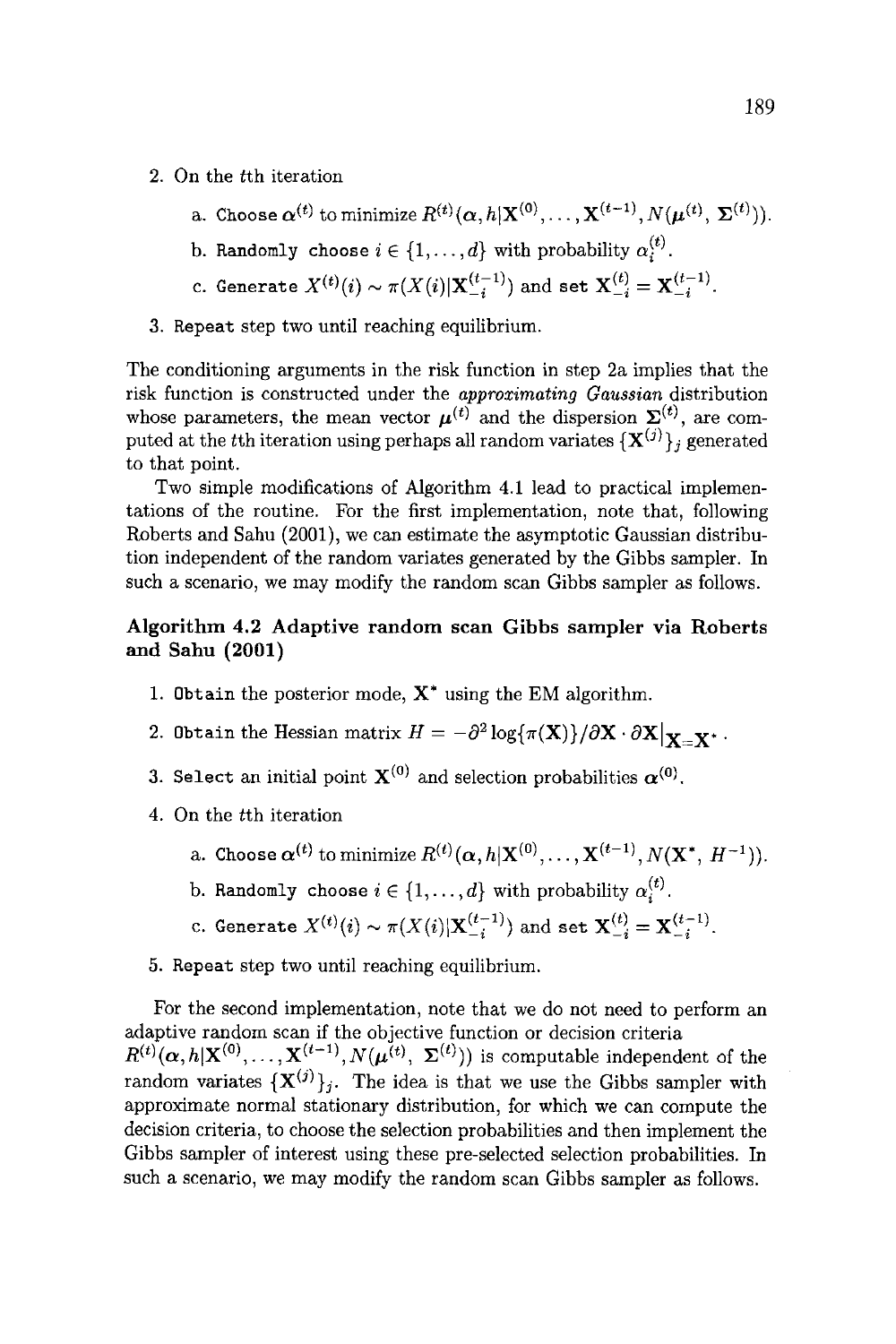#### **Algorithm** 4.3 Random scan via a **Gaussian approximation**

- 1. Obtain the posterior mode,  $X^*$  using the EM algorithm.
- 2. 0btain the Hessian matrix  $H = -\partial^2 \log{\{\pi(\mathbf{X})\}}/\partial \mathbf{X} \cdot \partial \theta|_{\mathbf{X} = \mathbf{X}^*}.$
- 3. Choose  $\alpha^{(t)}$  to minimize  $R(\alpha, h|N(\mathbf{X}^*, H^{-1})).$
- 4. Select an initial point  $X^{(0)}$ .
- 5. On the tth iteration
	- a. Randomly choose  $i \in \{1, ..., d\}$  with probability  $\alpha_i$ ;
	- b. Generate  $X^{(t)}(i) \sim \pi(X(i)|\mathbf{X}_{-i}^{(t-1)})$  and set  $\mathbf{X}_{-i}^{(t)} = \mathbf{X}_{-i}^{(t-1)}$ .
- 6. Repeat step two until reaching equilibrium.

## **5 Examples**

In this section, we illustrate our results and adaptive random scan Gibbs sampler on three examples: sampling from Gaussian target distributions, studying a screening test problem, and performing Bayesian image analysis. In each case we implement a random scan with equal selection probabilities (ERS), a random scan with selection probabilities chosen to optimize the convergence rate (RRS), and a random scan with selection probabilities chosen to optimize the asymptotic variance (VRS). ERS is the sweep strategy typically used in applications of the random scan Gibbs sampler. The implementations of VRS assume a linear function of interest as in Section 3.5. This assumption is reasonable from an optimality viewpoint as linear functions are optimal among unbiased estimators of linear estimands under Gaussian target distributions (Kagan et al., 1973, Section 7.6). However, we may lift this assumption to consider alternative functions of interest. See Levine et al. (2003).

In each example, we compare the three scan strategies, ERS, RRS, and VRS, with respect to convergence rate and asymptotic variance. We also put forth the idea of implementing RRS during the burn-in phase of the Gibbs sampler and VRS during the post-processing (statistical inference) phase of the sampler.

### 5.1 Gaussian target **distributions**

#### **5.1.1 Bivariate Gaussian variates**

Consider sampling from a bivariate normal distribution with mean vector zero, variances  $\sigma_1^2$  and  $\sigma_2^2$ , and covariance  $\tau$ . By Theorem 3.4, the random scan Gibbs sampler has convergence rate  $\lambda_{RS} = \alpha_1^2/2+\alpha_2^2/2+\alpha_1\alpha_2\tau^2/(\sigma_1^2\sigma_2^2)+$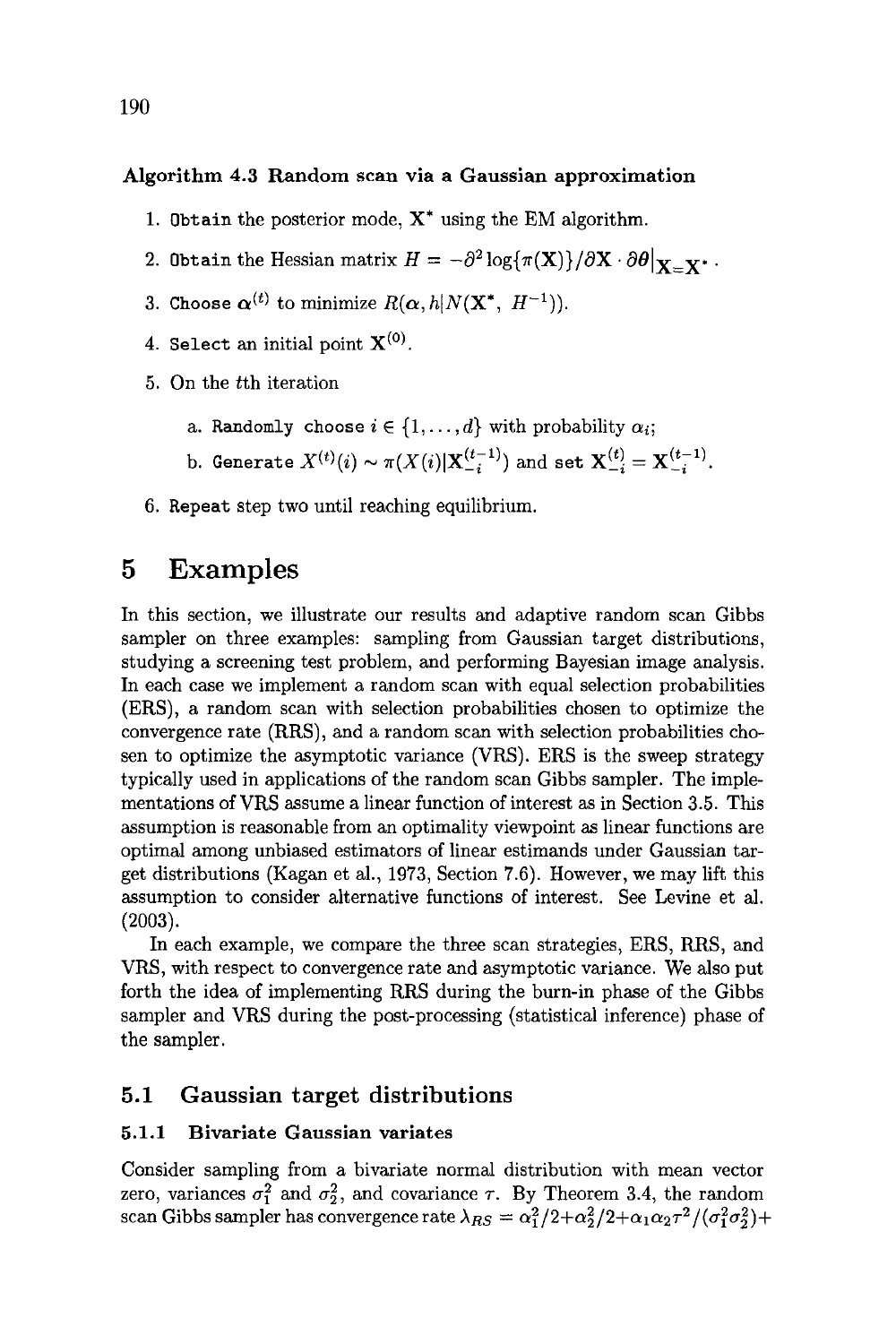$0.5\sigma_1^{-2}\sigma_2^{-2}\cdot(\alpha_1+\alpha_2-2)\sigma_1^{3/2}\sigma_2^{3/2}\cdot\{4\alpha_1\alpha_2\tau^2+\sigma_1^2\sigma_2^2(\alpha_1+\alpha_2)\}^{1/2}$ . The best random scan can be calculated by minimizing  $\lambda_{RS}$  over  $\alpha_1$  and  $\alpha_2$  under the constraint  $\alpha_1 + \alpha_2 = 1$ . The resulting optimal random scan is the strategy with equal selection probabilities,  $\alpha_1 = \alpha_2 = 0.5$ . When the selection probabilities are equal,  $\lambda_{RS} = 0.25\{1 + \tau/(\sigma_X \sigma_Y)\}^2 = 0.25(1 + \lambda_{SS} + 2\sqrt{\lambda_{SS}}).$ 

#### **5.1.2 Independent Gaussian variates**

Consider sampling from a d-variate normal distribution with independent components, mean vector zero, and variances  $\sigma_1^2, \sigma_2^2, \ldots, \sigma_d^2$ . Since the components are independent, the Gibbs sampler obtains samples directly from the marginal distribution. The random scan, the way we are implementing it, is penalized for not guaranteeing an update of every component each iteration. This statement can be shown as follows. Note that  $\lambda_{RS} = \rho \{ (\mathbf{I} - \mathbf{\Psi} \mathbf{S} \mathbf{R})^d \} =$  $\rho\{(\mathbf{I}-\mathbf{\Psi})^a\}$  since  $\mathbf{R}=\mathbf{\Sigma}^{-1}=\mathbf{S}^{-1}$  in this situation. Thus, the best random scheme has rate  $\lambda_{RS} = \max_{\mathbf{\alpha}} \{ (1 - \alpha_i)^a : \alpha_i \in (0, 1), \sum_{i} \alpha_i = 1 \} = d^{-d} > 0.$ 

#### **5.1.3 Equicorrelated Gaussian variates**

Consider a trivarate Gaussian variable  $X = \{X(1), X(2), X(3)\}$  with zero mean vector, variances (100,10,1), and covariance -0.125. We are interested in drawing inferences about  $h(X) = \sum_{i=1}^{3} X(i)$ . In this section, we find the set of selection probabilities that induces a random scan Gibbs sampler with the smallest convergence rate as well as the set that induces a random scan Gibbs sampler with the smallest asymptotic variance. Unlike the derivations in last two subsections, closed form manageable expressions of the spectral radius in equation (4) and the asymptotic variance (1) are unavailable for analytic optimization. Nonetheless, we may optimize the convergence rate numerically over  $\alpha$ .

The selection probabilities that minimize the convergence rate is  $\alpha_{RRS} =$ (0.32, 0.33, 0.34) for the RRS strategy. The selection probability that minimizes the asymptotic risk is  $\alpha_{VRS} = (0.80, 0.10, 0.10)$ . We take the asymptotic risk as put forth in Section 3.5 being a four term expansion of  $Q(\boldsymbol{\alpha})$ . Our simulations indicate that the remainder term beyond this fourth term is negligible towards optimizing the random scan Gibbs sampler. We thus find that the convergence rate under VRS, RRS, and ERS is 0.74, 0.31, and 0.32 respectively. The asymptotic risk under VRS, RRS, and ERS is 226.37, 471.57, and 463.45 respectively.

Note that the RRS and ERS algorithms produce similar scans. We find this result true in all simulations and applications we have performed using the optimal random scan with respect to a convergence rate criterion. In fact, we find and postulate that  $(1 + \lambda_{ERS})(1 - \lambda_{RRS})/((1 - \lambda_{ERS})(1 +$  $\{\lambda_{RRS}\}\}< 1.5$ . While this result is based on empirical evidence, it suggests that the ERS is sufficient for optimizing the convergence rate in that the gain in convergence speed does not outweigh the cost in finding RRS. However,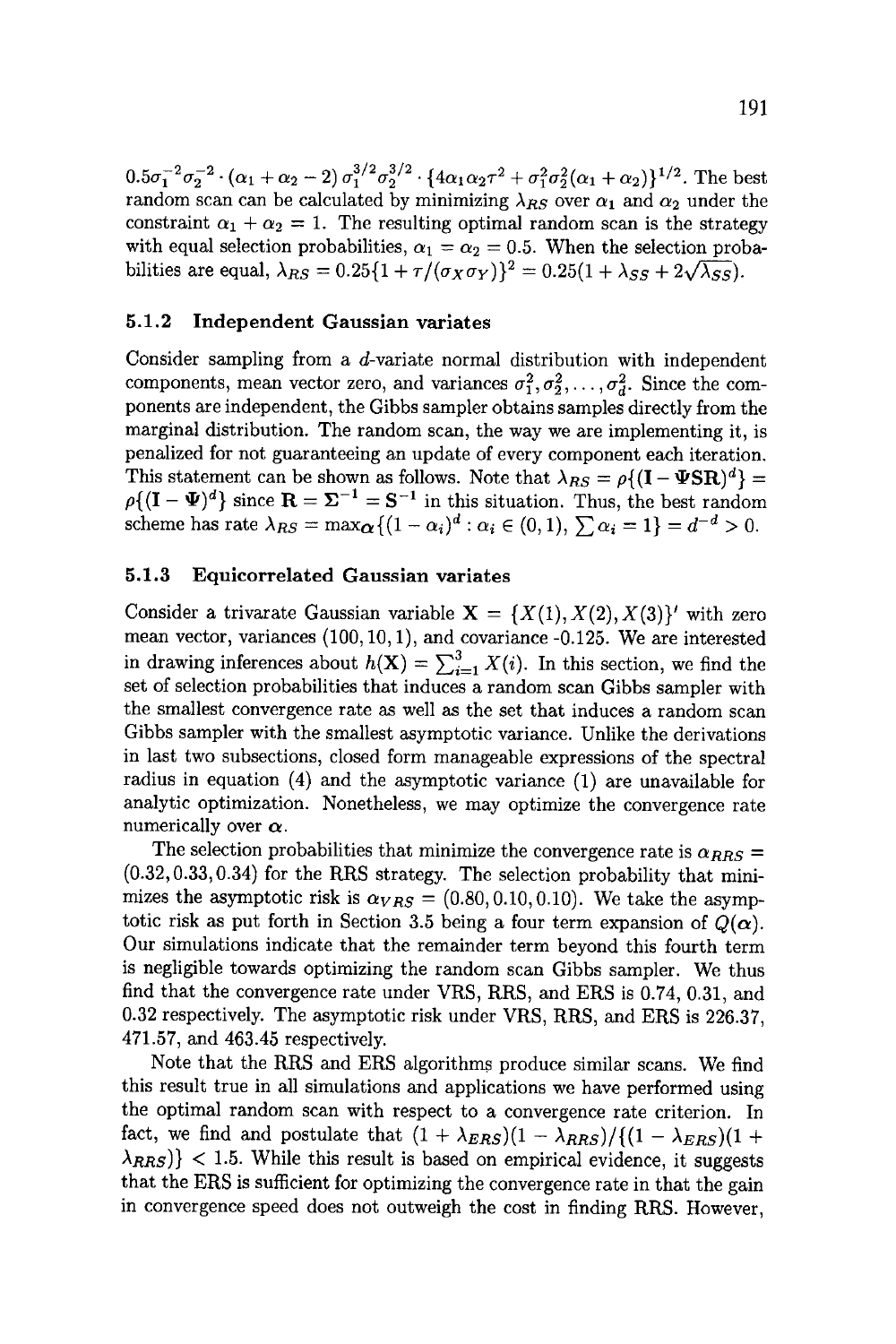the asymptotic variance can be substantially reduced, even in this simple example, by applying VRS. In this case, the risk reduction between VRS and ERS is about 52%.

Our proposal in practice is then to burn-in the Gibbs sampler using ERS, in which the goal is convergence to the stationary distribution in as few iterations as possible. After burn-in, when precise inferences are of interest, apply VRS to minimize the variance of estimators of interest.

We next consider a Gaussian target distribution with equicorrelated variates studied by Roberts and Sahu (1997), in our case illustrating VRS under four dispersion structures. We assume that the mean vector in each case is zero and define  $B = diag\{10, 5, ones(1, 8)\}, C = diag\{100, 10, ones(1, 8)\},$  $\delta = \{0, 0.05, 0.10, \ldots, 0.95\}, k = \{-0.95, 0.90, \ldots, 0\}, \text{ and } J \text{ as a matrix of }$ all ones. The four dispersion matrices we consider are  $\Sigma_1 = \mathbf{B} - \mathbf{J}/(10 + \delta)$ ,  $\Sigma_2 = B + kJ/(10+1)$ ,  $\Sigma_3 = C - J/(10+\delta)$ , and  $\Sigma_4 = C + kJ/(10+1)$ . We consider the risk for estimating the linear function  $h(\mathbf{X}) = \sum_{i=1}^{d} X(i)$ .

Figure 1 displays the asymptotic variance (risk) as a function of  $\delta$  or k for each of these four scenarios. Note that VRS significantly improves upon ERS and RRS. Though not displayed here, the convergence rates for ERS and RRS differ by less than a factor of 1.5. Thus the recommendation of using random scans with equal selection probabilities put forth by Roberts and Sahu (1997) is recommended for the burn-in process as convergence to the stationary distribution is not significantly improved by alternative scan strategies. However, for drawing statistical inferences, the random scan with equal selection probabilities is not preferred in terms of estimator precision.

We finally illustrate the performance of the three scan strategies for a larger dimensional Gaussian target distribution with mean vector zero and dispersion matrix  $\Sigma_5 = \mathbf{B} - \mathbf{J}/(100 + \delta)$  where  $\mathbf{B} = diag\{100, ones(99, 1)\}.$ We find that the convergence rate under VRS, RRS, and ERS is 1.00, 0.61, and 0.61 respectively. VRS is definitely not desirable in the burn-in phase and again, RRS and ERS are not different enough to warrant use of RRS. The asymptotic risk under VRS, RRS, and ERS is 5881.46, 21994.27, 25204.25 respectively. VRS shows a 73% improvement in risk over RRS.

## **5.2 Screening Test Problem**

Joseph et al. (1995) considers the evaluation of two diagnostic tests for the determination of Strongyloides infection status among patients in which no gold standard is available. Out of 162 subjects, we observe  $y_{11} = 38$  positive cases under both tests,  $y_{12} = 87$  positive cases only under diagnostic test one,  $y_{21} = 2$  positive cases only under diagnostic test two, and  $y_{22} = 35$ negative cases under both tests. The model assumes the number of cases under each test of these four scenarios is multinomially distributed with parameters  $p_{ij} = \beta \eta_i \eta_j + (1 - \beta)(1 - \theta_i)(1 - \theta_j), i, j = 1, 2$ . Following Joseph et al. (1995), the five unknown parameters are assumed to have independent beta prior distributions with parameters  $(a_{1\eta}, b_{1\eta}) = (21.96, 5.49),$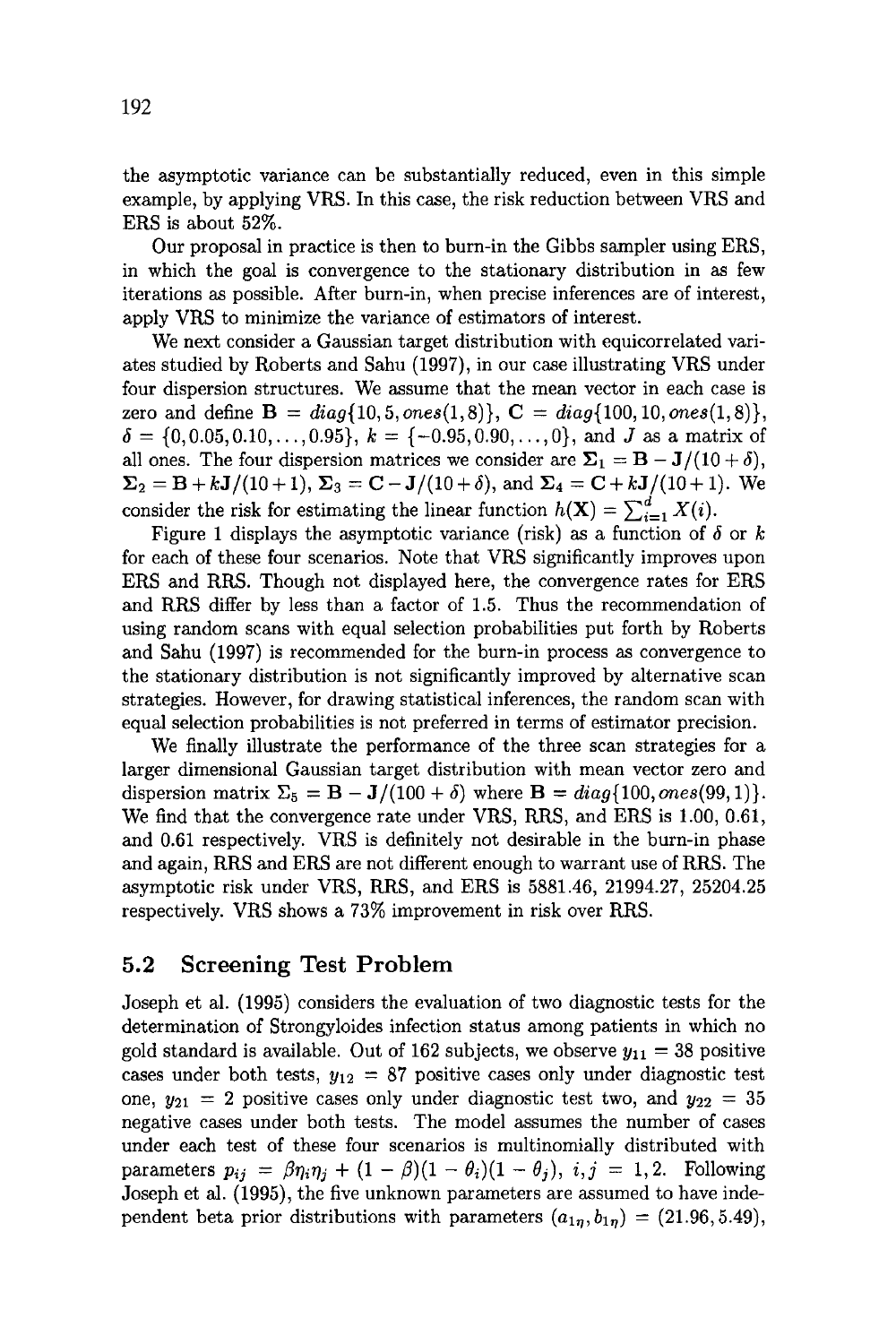

**Figure l: Risk comparison between the three random scan strategies ERS**  (dotted), RRS (dashed), and VRS (solid). The subplots from upper left to lower right apply these scans to ten-dimensional Gaussian target distributions with zero mean vectors and dispersions, being functions of either  $\delta$  or  $k, \Sigma_1 = B - J/(10 + \delta), \Sigma_2 = B + kJ/(10 + 1), \Sigma_3 = C - J/(10 + \delta),$ and  $\Sigma_4 = C + kJ/(10+1)$  where  $B = diag\{10, 5, ones(1,8)\}$  and  $C =$  $diag\{100, 10, ones(1, 8)\}.$ 

 $(a_{2\eta}, b_{2\eta}) = (4.44, 13.31), (a_{1\theta}, b_{1\theta}) = (4.1, 1.76), (a_{2\theta}, b_{2\theta}) = (71.25, 3.75),$  $(a_{\beta}, b_{\beta}) = (1, 1)$ . A Gibbs sampler for drawing Monte Carlo posterior in**ferences is easily obtained by augmenting the data with the actual disease**  status, categorized similarly to the observed data as  $z = (z_{11}, z_{12}, z_{21}, z_{22})$ .

**Yee et al. (2002) shows that the Gaussian distribution serves as an approximate target distribution for this Gibbs sampler. We apply the routine**  of Section 4 to this data. For drawing statistical inferences, we use VRS in **which we obtain a 55% reduction in risk over ERS. Interestingly, the VRS strategy draws more precise inferences than the Gibbs sampling routine of Yee et al. (2002), though we do not present the results here due to space**  limitations.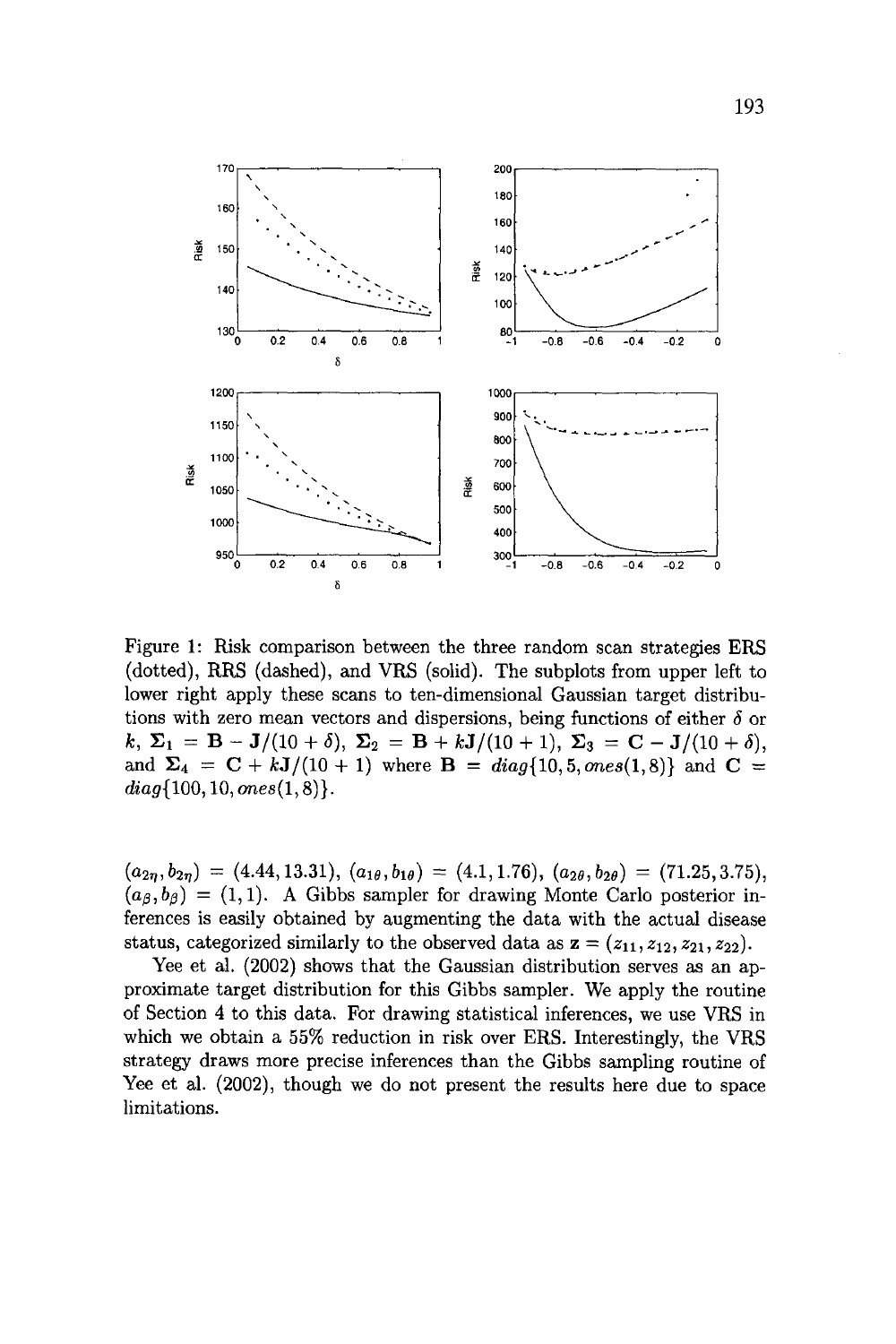### 5.3 Bayesian image analysis

In this example, we consider dimension reduction as a means of implementing the VRS for analyzing image data. We consider modeling a temperature image over the globe from Jones et al. (1999). Our goal is to illustrate our algorithm, though the implications towards analysis of images, and high dimensional data, is apparent.

Let  $\theta$  be the true image and y be the observed image. An Ising model type of prior distribution on the  $p \times p$  lattice with the inverse temperature  $\beta > 0$ is assumed where  $\pi(\theta) \propto \exp \{-\beta \sum_{[i,j]} (\theta_i - \theta_j)^2\}, [i, j]$  specifies i and j as neighbors in the image. Here  $\left\{-\beta \sum_{[i,j]} (\theta_i - \theta_j)^2\right\}$  can be expressed as the quadratic form  $\{-\beta'W\beta\}$ , where if  $i=j$ ,  $W(i, j)$  is the number of neighbors of *i*; if  $|i - j| = 1$ ,  $W(i, j) = -1$ ; otherwise  $W(i, j) = 0$ .

Each pixel  $i$  is assumed to follow an independent Gaussian distribution with mean  $\theta_i$  and variance  $\sigma^2$ . Hence the posterior distribution is of the form  $\pi(\theta|y) \propto \pi(\theta) exp\{-0.5 \sum_i (\theta_i - \theta_j)^2/\sigma^2\} \propto exp\{-0.5(\theta - \mu)^2\sum^{-1}(\theta - \mu)\}$ where  $\Sigma = (2\beta W + I/\sigma^2)^{-1}$ .

We may draw posterior inferences through an application of the random scan Gibbs sampler. Determining optimal selection probabilities through the algorithms of Section 4 may be computationally intensive for high-dimensional images. However, our experience shows that even a slight deviation from random scans with equal selection probabilities may lead to significant improvement in Monte Carlo precision, even if the scan strategy is not optimal. We thus use the structure of the image to suggest dimension reduction strategies for which implementation of VRS is computationally inexpensive.

The pairwise difference prior of Besag et al. (1995) forces symmetry in the parameters depending on their location in the image. In particular, the model assumes the covariance structure for points with the same number of neighbors are equal. We thus may group pixels into four groups depending on whether the pixel is on a corner, caddy-corner, edge, or center (see Figure 2).

We thus define four selection probabilities according to the four groups within which a pixel may lie. Assuming  $\beta = 0.0002$  and  $\delta$  estimated from the standard deviation of our climate data, the optimal scan probabilities for the four groups based on a random scan Gibbs sampler fit to the Ising model are  $\alpha = (0.08, 0.03, 0.02, 0.001)$ . The corresponding asymptotic risk is 17032.98 improving upon ERS by 20%. This problem is small enough that we can optimize the risk over the 64 dimensional space of selection probabilities. The resulting gain in risk is minimal (less than 1%) with a substantial increase in cost (1 second versus 10 minutes). The user must be aware then of the tradeoff between computational expense and efficiency in larger dimensional problems. For a given level of coding skill, the efficiency gain may not be worth the loss in computational expense without reducing the dimension of the space of selection probabilities.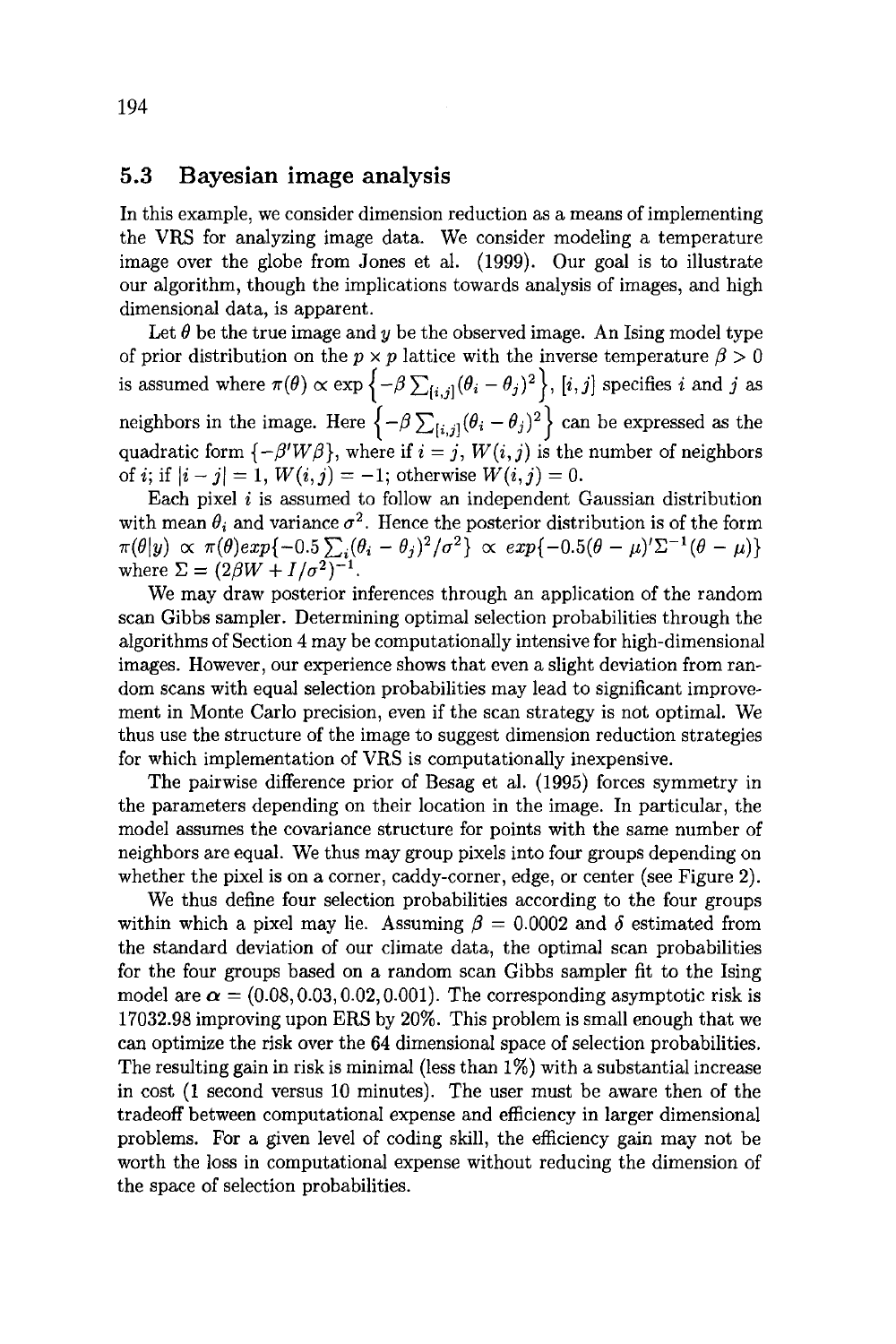$1\,2\ldots\,1\,2$  $2\textcolor{white}{0}$  . . . . . . ..|174174174 888.  $\otimes \otimes \otimes \otimes$ .  $\ddot{\phantom{0}}$  $\otimes\otimes\otimes\otimes$  $2$  . . . . . . 2  $1\,$  2. . . . 2

Figure 2: Grouping of pixels according to location in an  $8 \times 8$  image.

# **References**

- Amit, Y. (1996). Convergence Properties of the Gibbs Sampler for Perturbations of Gaussians. *Annals of Statistics* 24, 122-140.
- Amit, Y. and Grenander, U. (1991). Comparing Sweep Strategies for Stochastic Relaxation. *Journal of Multivariate Analysis* 37, 197-222.
- Bernardo, J. M. and Smith, A. F. M. (1994). *Bayesian Theory.* Wiley, New York.
- Besag, J., Green, P., Higdon, D., and Mengersen, K. (1995). Bayesian Computation and Stochastic Systems. *Statistical Science* 10, 3-41.
- Bradley, R. C. (1986). Basic Properties of Strong Mixing Conditions. In *Dependence in Probability and Statistics,* E. Eberlein and M. S. Taqqu (Eds.). Birkhaüser. Boston.
- Gelfand, A. E. and Smith, A. F. M. (1990). Sampling-Based Approaches to Calculating Marginal Densities. *Journal of the American Statistical Association* 85, 398-409.
- Geman, S. and Geman, D. (1984). Stochastic Relaxation, Gibbs Distributions, and the Bayesian Restoration of Images. *IEEE Transactions on Pattern Analysis and Machine Intelligence* 6, 721-741.
- Jones, P. D., New, M., Parker, D. E., Martin, S., and Rigor, I. G. (1999). Surface air temperature and its changes over the past 150 years. *Review of Geophysics* 37, 173-199.
- Joseph, L., Gyorkos, T. W., and Coupal, L. (1995). Bayesian Estimation of Disease Prevalence and Parameters for Diagnostics Tests in the Absence of a Gold Standard. *American Journal of Epidemiology* 141,263-272.